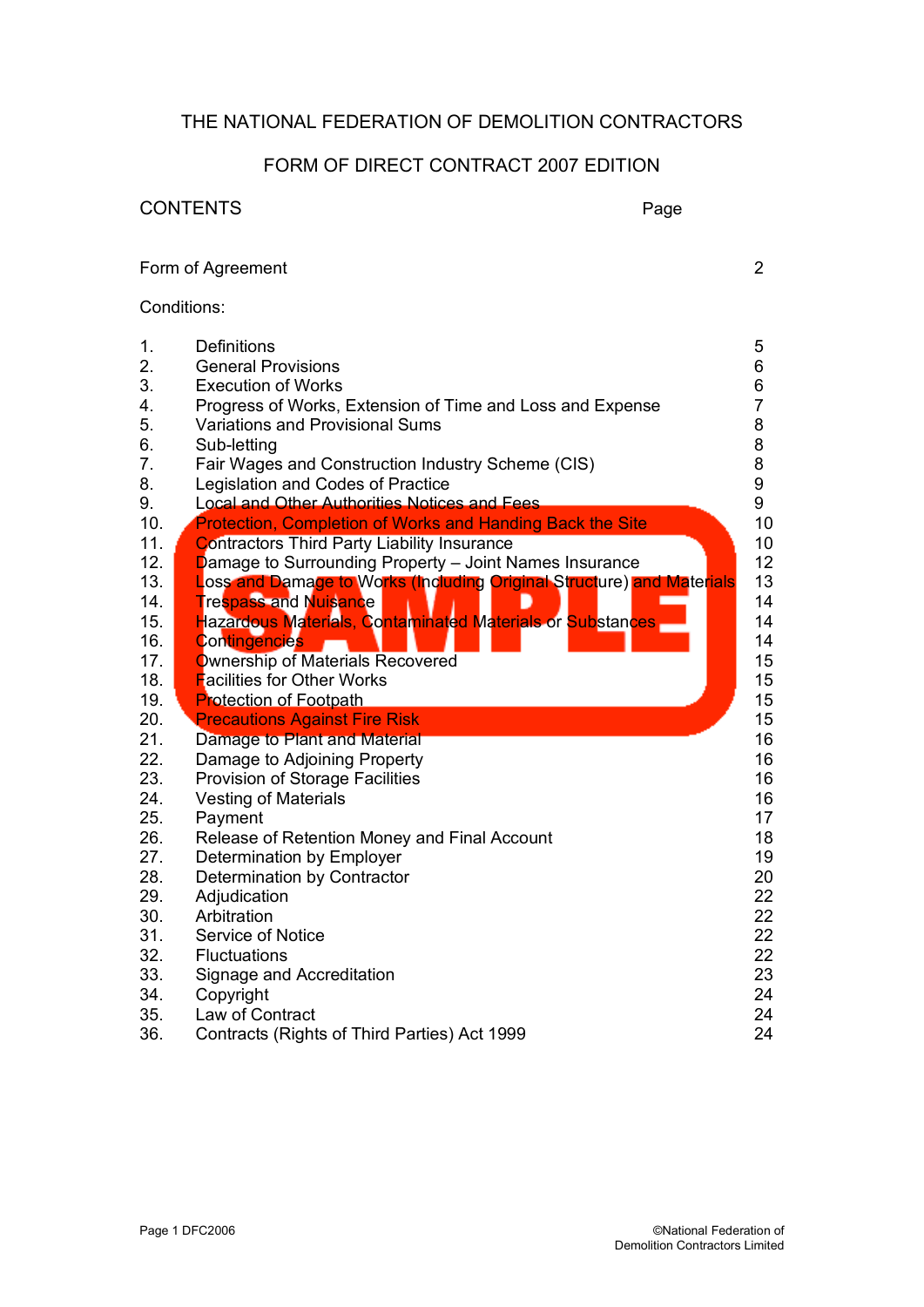#### ARTICLES OF AGREEMENT

| An Agreement made on        | οf | 20                 |  |
|-----------------------------|----|--------------------|--|
| <b>BETWEEN</b>              |    |                    |  |
| whose registered address is |    | ("the Employer")   |  |
| And                         |    |                    |  |
| whose registered address is |    | ("the Contractor") |  |

#### Whereby it is agreed as follows:

- **1.** In consideration of payment of the Contract Sum the Contractor shall carry out and complete the Works in accordance with the Conditions of Contract and the Contract Documents as identified in Appendix 1.
- **2.** The Contract Sum is (positive/negative) **£ 1. 2. 2. 2. 2. 2. 2. 2. 2. 2. 2.** exclusive of VAT (a negative figure denotes a Nett credit to the Employer)
- **3.** The Employer nominates to act as its duly authorised representative

("the Employers Representative") The Employers Representative shall be authorised to receive and issue all applications, notices, consents, orders, instructions requests, statements and for otherwise acting on behalf of the Employer under the contract unless contrary written notice is received from the Employer

- **4.** The Site including the other areas available for the Contractor to carry out the Works are as defined in Appendix 2
- **5.** The Date of Possession of the Site shall be
- **6.** The Date of Completion of the works shall be or such other date as determined under the provisions of the Contract
- **7. (1)** In the event that the Contractor does not reach Practical Completion of the Works on or by the Date of Completion the Employer shall be entitled to deduct liquidated and ascertained damages at the rate of £……………per…………. or part thereof for the period when the Works are not Practically Complete up to a maximum value of £…………
	- **(2)** In the event that the Contractor Completes the Works before the Date of Completion an early completion bonus of £………..per……. shall be paid to the Contractor by the Employer in addition to the Contract Sum.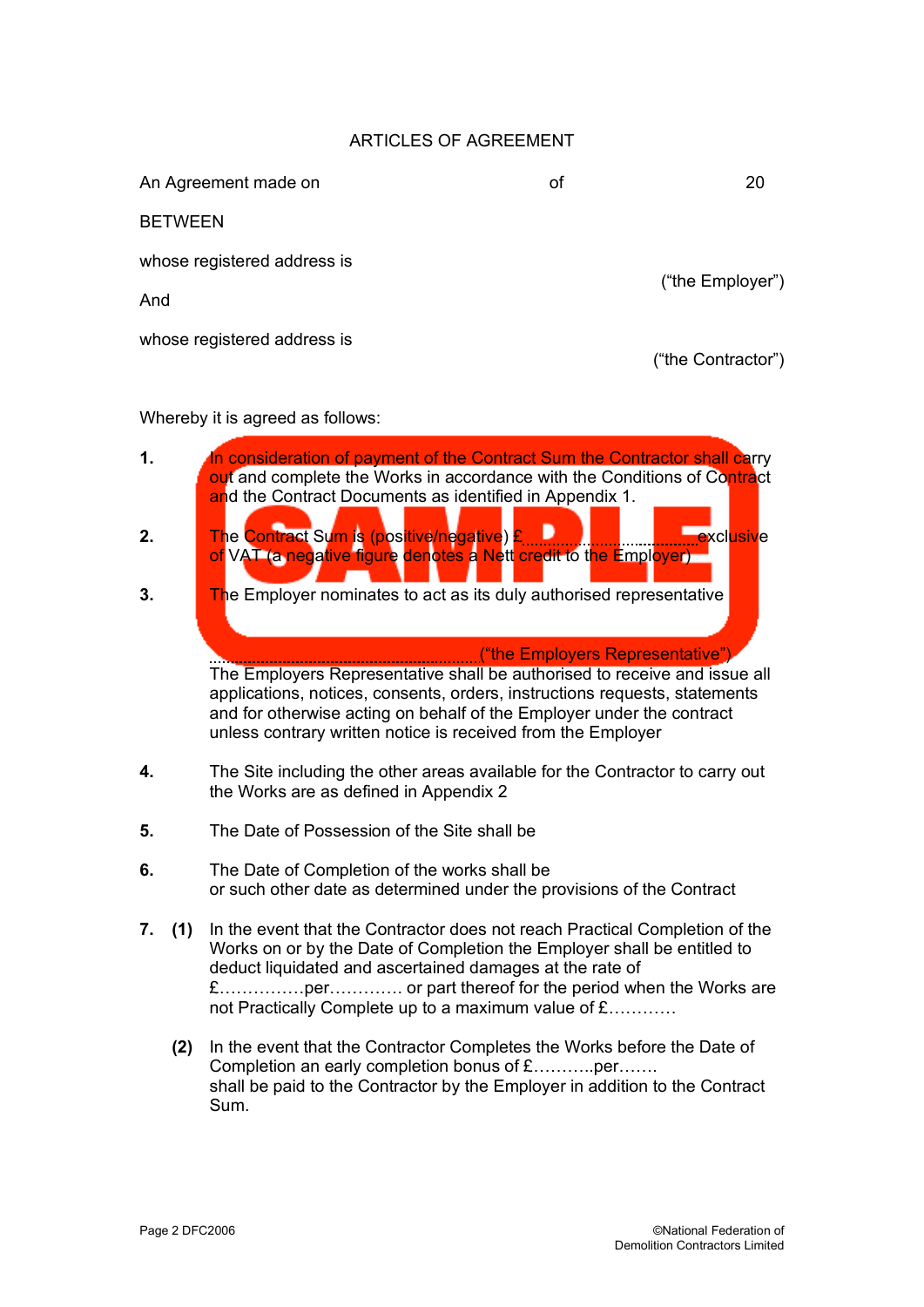**8. (1)** The Contractor shall take out and maintain the following insurances in the minimum sums stated below:

|    |     | Clause $11(a)(i)$ insurance (Employers Liability) - £<br>Applies/Does not apply                                                                                                                           | (min) |
|----|-----|-----------------------------------------------------------------------------------------------------------------------------------------------------------------------------------------------------------|-------|
|    |     | Clause 11(a)(ii) insurance (Public Liability) - £<br>Applies/Does not apply                                                                                                                               | (min) |
|    |     | Clause 12 Insurance (Damage to Property) - £<br><b>Applies/Does not apply</b>                                                                                                                             | (min) |
|    | (2) | The Employer shall take out and maintain the following insurances in the<br>minimum sums stated below:<br>Clause 13 insurance - £<br>(min)<br><b>Applies/Does not apply</b>                               |       |
| 9. |     | <b>The Contract Sum shall/shall not be subject to retention pursuant to Clause</b><br>25(b) of the Conditions of Contract (where no deletion shown the Contract<br>Sum will not be subject to retentions) |       |

# EXECUTION UNDER HAND

| Signed on behalf of the Employer by |           |
|-------------------------------------|-----------|
|                                     | Signature |
| In the Presence of                  |           |
| Witness name                        |           |
|                                     | Signature |
| <b>Witness Address</b>              |           |
|                                     |           |

| Signed on behalf of the Contractor by |           |
|---------------------------------------|-----------|
| (Print Name)                          | Signature |
| In the Presence of                    |           |
|                                       | Signature |
| Witness name                          |           |
| <b>Witness Address</b>                |           |
|                                       |           |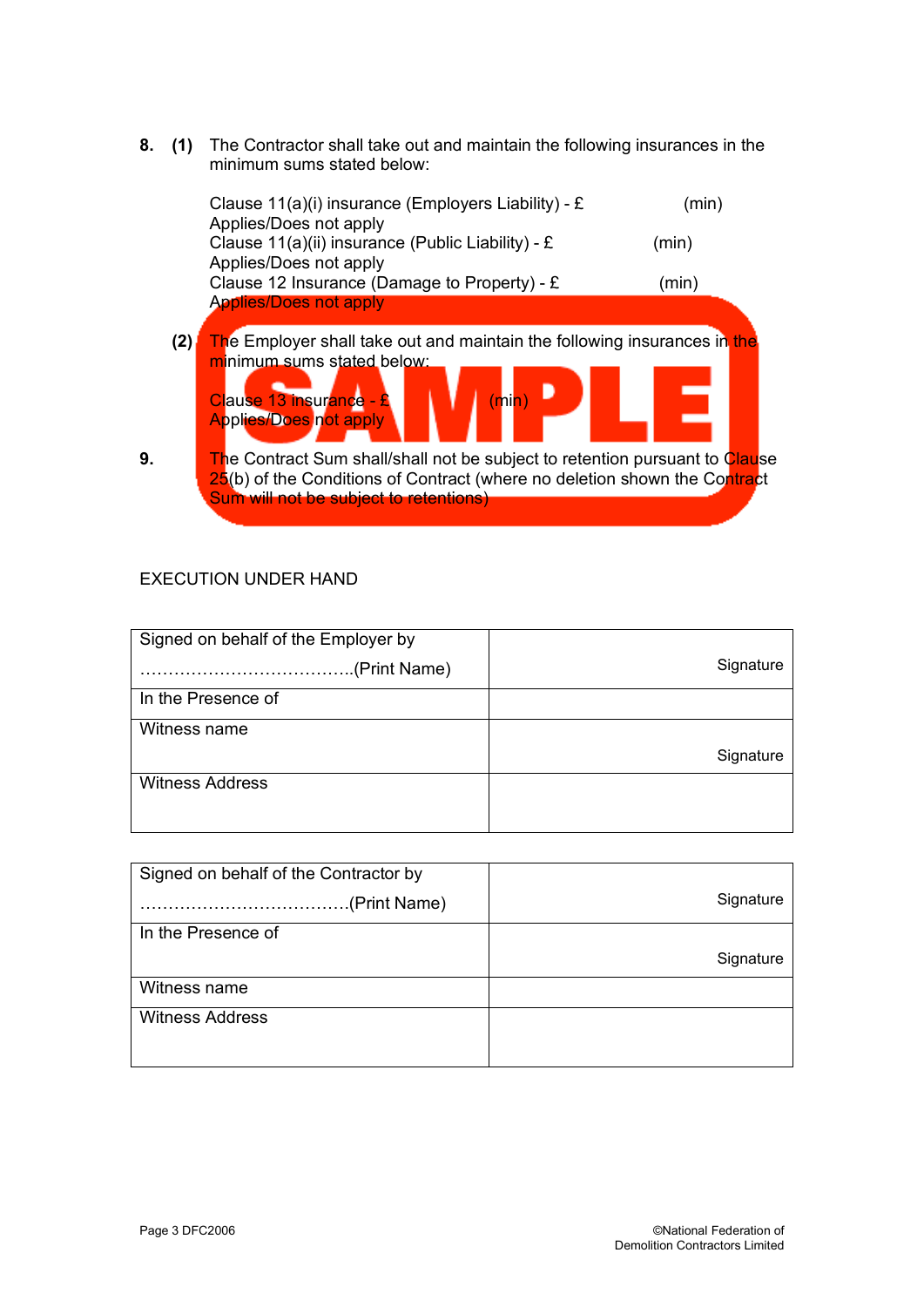# EXECUTION AS A DEED



Note: The above attestation clauses must be completed to meet particular case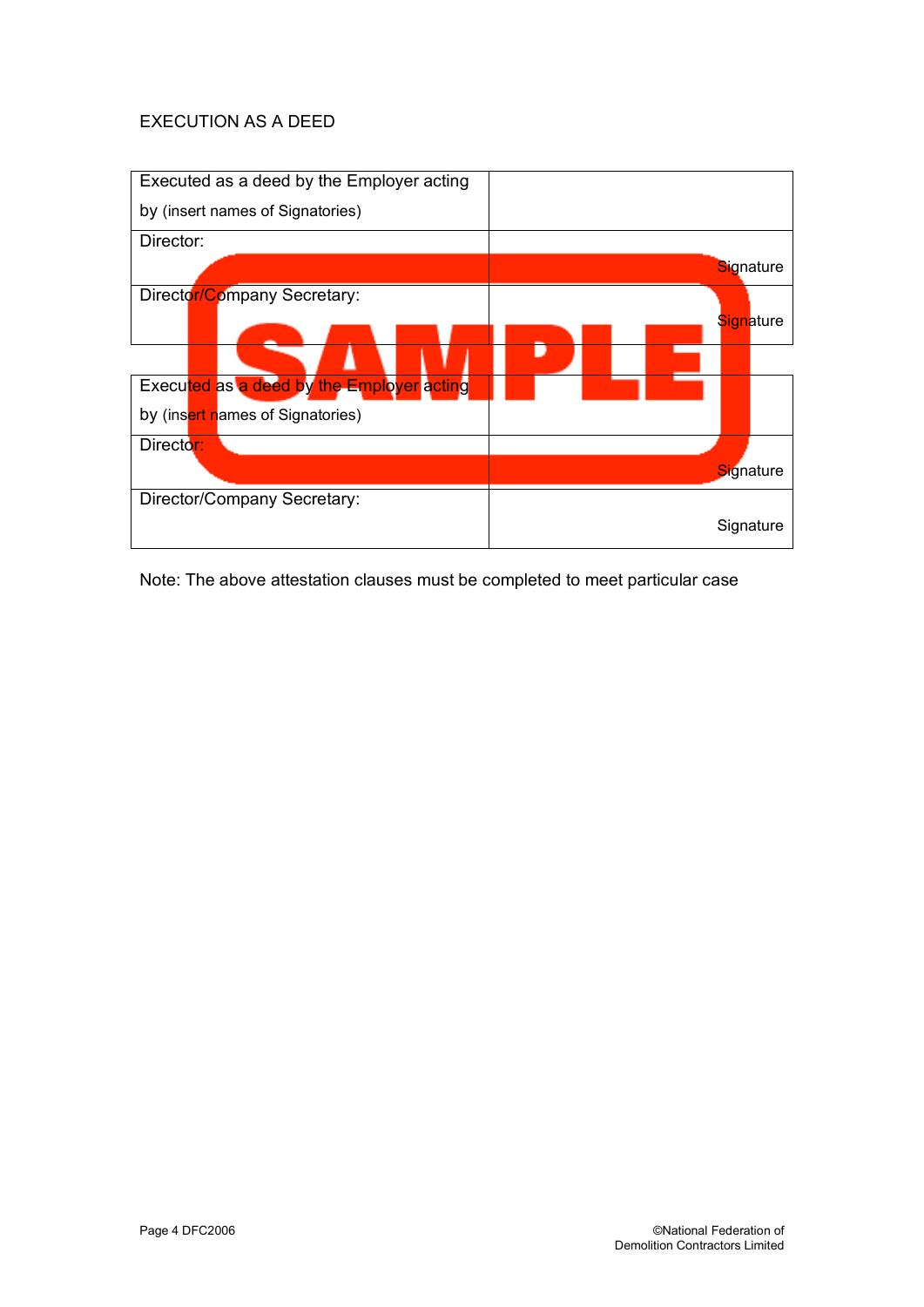# CONDITIONS OF CONTRACT

## **1. Definitions:**

- **(a)** In the Conditions of Contract and in the Articles of Agreement, unless stated to the contrary the following expressions shall have the meanings assigned to them below:
- **i.** Article Article Article Articles of Agreement **ii.** Asbestos Containing Materials Shall mean any material or substance which contains asbestos Condition Precedent **Means** that if the clause referred to is not complied with fully the entitlement arising under that clause is foregone by the party seeking to enforce it. **iii.** Contingencies Shall mean as detailed in Clause 16<br>**iv.** Contract Documents Shall mean the Articles of Agreem **iv.** Contract Documents Shall mean the Articles of Agreement, the Conditions of Contract, those documents identified as the Contract Documents in Appendix 1 **v.** Contract Sum Shall mean the sum stated in Article 2 **vi.** Date of Possession **Shall mean the date noted in Article 5 vii.** Date of Completion **Shall mean the date noted in Article 6 viii.** Hazardous Substances. Shall mean any material or substance which is required to be removed by means of a special process and or disposed of in accordance with the legislation relating to hazardous materials as current at the time of the **Works ix.** Industry Good Practice Shall mean the accepted practice of a competent demolition contractor carrying out works of a similar nature **x.** Normal Working Hours Shall mean the hours specified in the Contract Documents during which Contractor is allowed to work but not including weekends, Christmas day, accepted trade holidays applicable to the Contractor and statutory public holidays **xi.** Practical Completion Shall mean the stage when the Works have been Practically Complete **xii.** Practically Complete Shall mean Completion of the Works subject only to the existence of minor defects and/or omissions which are capable of being made good without materially interfering with the beneficial use and enjoyment of the Works and which it would be unreasonable to include in a schedule of minor snagging items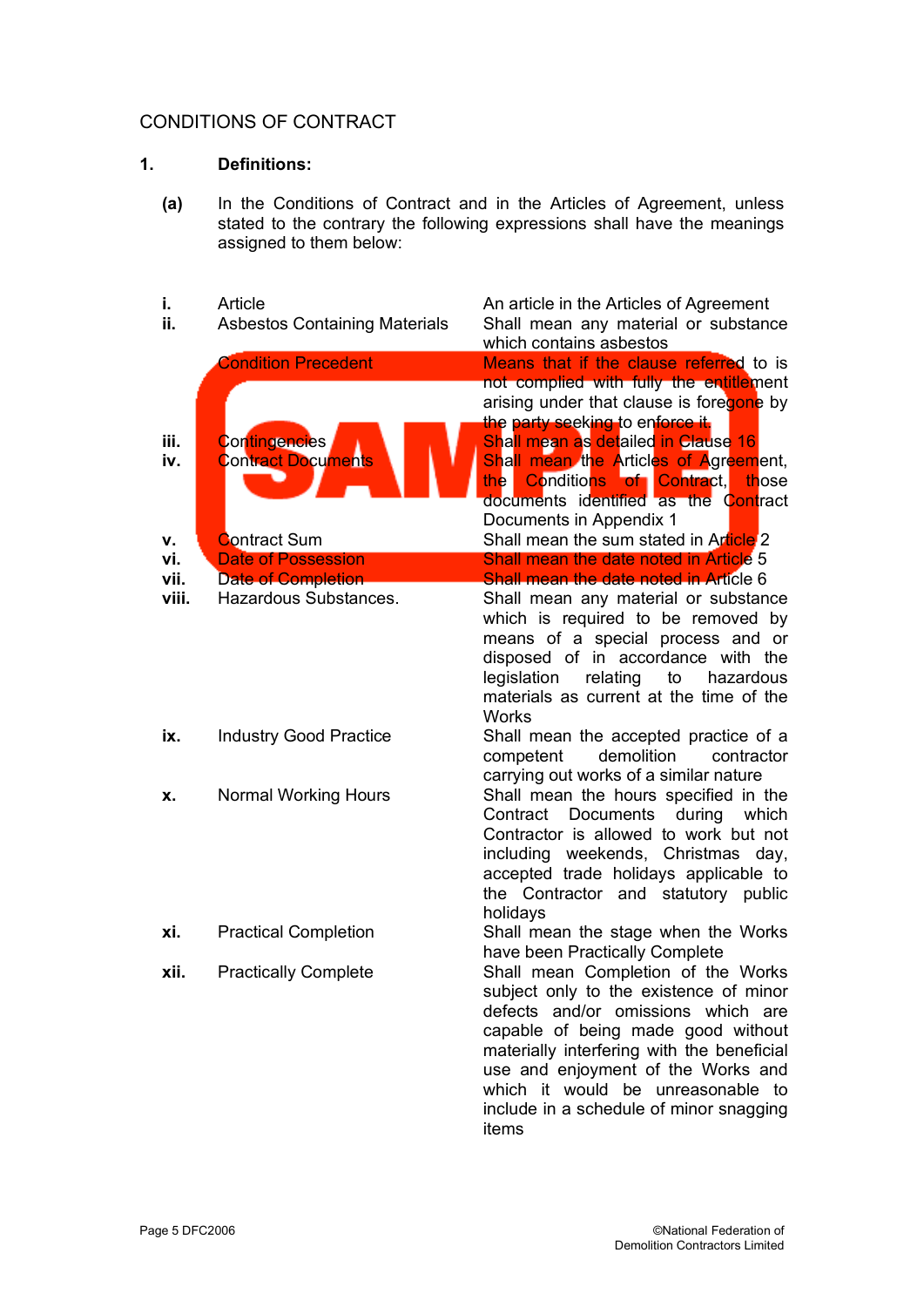| xiii.  | <b>Provisional Sum</b>              | Shall mean an item designated in the<br>Documents to<br>estimate<br>Contract<br>approximately the cost of works yet to<br>be particularised                                       |
|--------|-------------------------------------|-----------------------------------------------------------------------------------------------------------------------------------------------------------------------------------|
| xiv.   | <b>Provisional Sum Work</b>         | Shall mean work instructed<br>to be<br>carried out in respect of Provisional<br>Sum items                                                                                         |
| XV.    | <b>Public Service Installations</b> | Shall mean but shall not be limited to<br>installation providing electricity,<br>any<br>mains gas, telecommunications, water<br>mains, signalling, roads, railway or the<br>like. |
| xvi.   | <b>Specialist sub-contractor</b>    | Means a sub-contractor who provides<br>services of a specialist nature that in the<br>opinion of the Contractor is required to                                                    |
| xvii.  | <b>Statutory Undertakers</b>        | carry out elements of the Works<br>Shall mean any authorised body who<br>provides, maintains or is responsible for<br><b>Public Service Installations</b>                         |
| xviii. | <b>The Contract</b>                 | Shall mean these conditions and the<br><b>Contract Documents</b>                                                                                                                  |
| xix.   | <b>The Site</b>                     | See Article 4                                                                                                                                                                     |
| XX.    | <b>Works</b>                        | Shall mean the scope of the work to be<br>provided as specified in the Contract<br>Documents                                                                                      |

#### **2. General Provisions**

- **(a)** Save where it is expressly agreed or stated in the Contract Documents the Contract Sum is calculated on the basis that:
- **(i)** there are no requirements as to working outside Normal Working Hours
- **(ii)** Contingencies are not encountered that result in delay or delays to the natural progress of the Works and/or give rise to the requirement to work outside Normal Working Hours
- **(b)** The Clause headings in the Conditions of Contract shall not be deemed to be part thereof and are not to be taken into consideration in the interpretation or construction of the Contract. If any discrepancy arises between the Conditions of Contract and that which is contained elsewhere in the Contract the Conditions of Contract shall prevail.

## **3. Execution of the Works**

**(a)** The Contractor shall carry out and complete the Works and provide everything necessary for the proper execution of the Works in accordance with the Contract, Industry Good Practice and the relevant statutes and regulations, save as excepted by the unforeseen presence of Hazardous Materials, Asbestos Containing Materials and prohibition on access to the Site.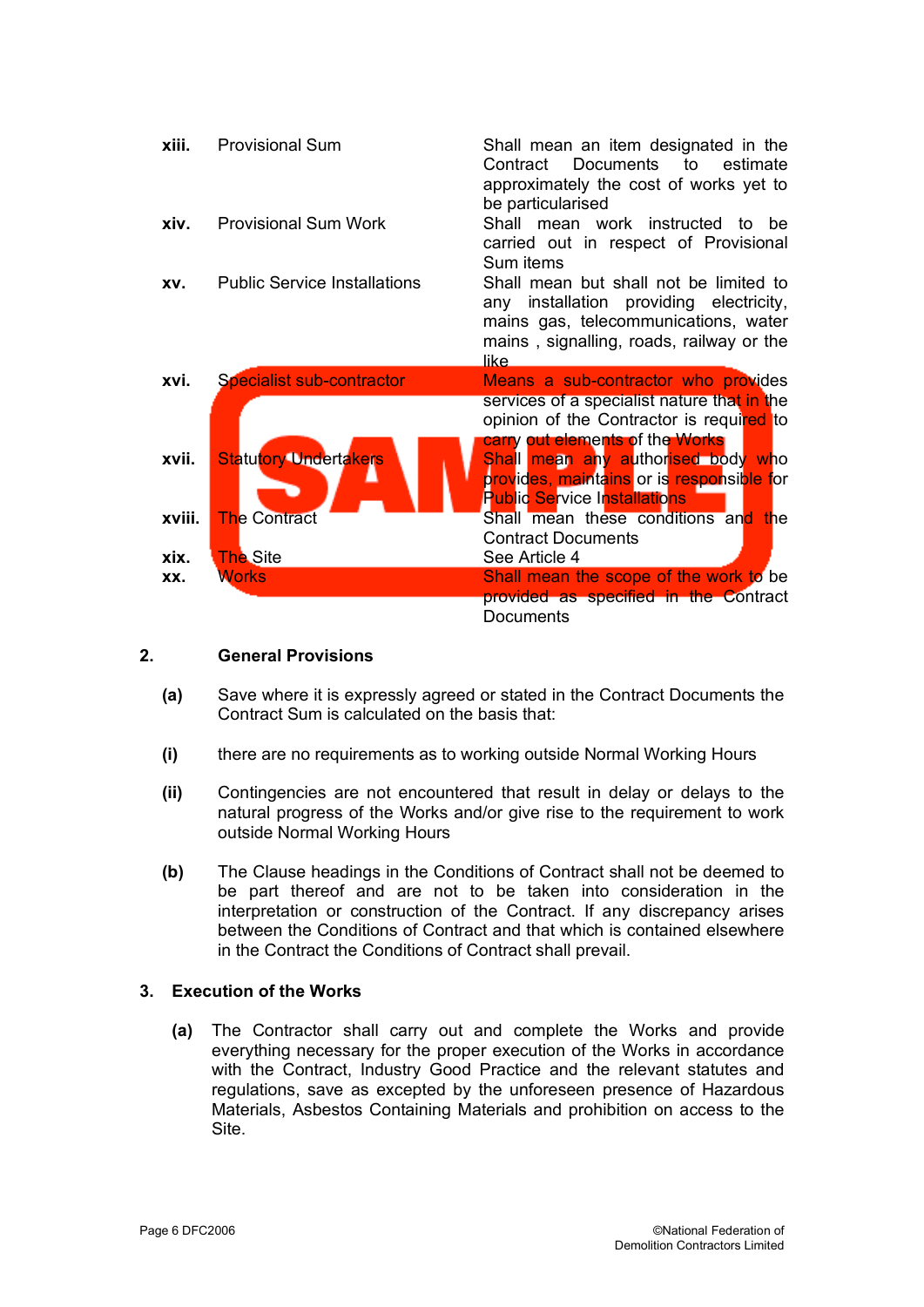- **(b)** The Employer retains responsibility for:
	- **(i)** the Site being and remaining available and accessible to the Contractor for the duration of the Works
	- **(ii)** the obtaining and paying for all necessary consents or accesses required for the Works
- **(c)** The Employer shall to the best of his knowledge notify the Contractor of all Public Service Installations and other installations upon, under, adjacent or subjacent to the Site and the location thereof. The safety of all such installations if accurately and completely notified shall be the responsibility of the Contractor. Damage to any Public Service Installation and other installations not so notified by the Employer occurring in the execution of the Works and not attributable to negligence of the Contractor shall be at the risk of the Employer who shall indemnify the Contractor against all claims in respect thereof.
- **(d)** The Contractor shall be entitled to add to the Contract Sum and recover from the Employer the cost of meeting the reasonable requirements of Statutory Undertakers as to the execution or recovery of the cost of Works affected thereby. Including the protection and storage pending removal of equipment of theirs on the Site, the proper sealing off, diversions or severance upon or outside the Site of installations, services passing over under or through the Site. PROVIDED that no such additional cost shall be made hereunder for work expressly included in the Works, or for expenses provided for under Clause 9 which have been paid by the Employer.

#### **4. Progress of the Works, Extension of Time, and Loss and Expense**

- **(a)** Save as affected by any Contingency the Works shall be commenced upon the date specified in Article 5 of the Agreement or within seven days thereafter.
- **(b)** The Works shall be executed diligently and be completed by the Date of Completion.
- **(c)** Upon it becoming reasonably apparent that the completion of the Works is likely to be delayed by reasons beyond the control of, or which could not reasonably have been foreseen by the Contractor, or by variations as instructed under Clause 5, the Contractor shall, within a reasonable time, give written notice to the Employer of the causes and the affect of such delay on the Date of Completion. Provided always that the Contractor shall use his reasonable endeavours to prevent delay in the progress of the Works, the Date of Completion shall be deemed to be extended by the length of the delay notified by the Contractor and a new Date of Completion shall thereby be fixed.
- **(d)** If the Contractor has or is likely to suffer any loss and expense as a result of the delay referred to at Clause 4 (c) above or otherwise, for which he would not be reimbursed by a payment under any other provision of this Contract he shall give written notification to the Employer when this becomes apparent or within a reasonable time thereof.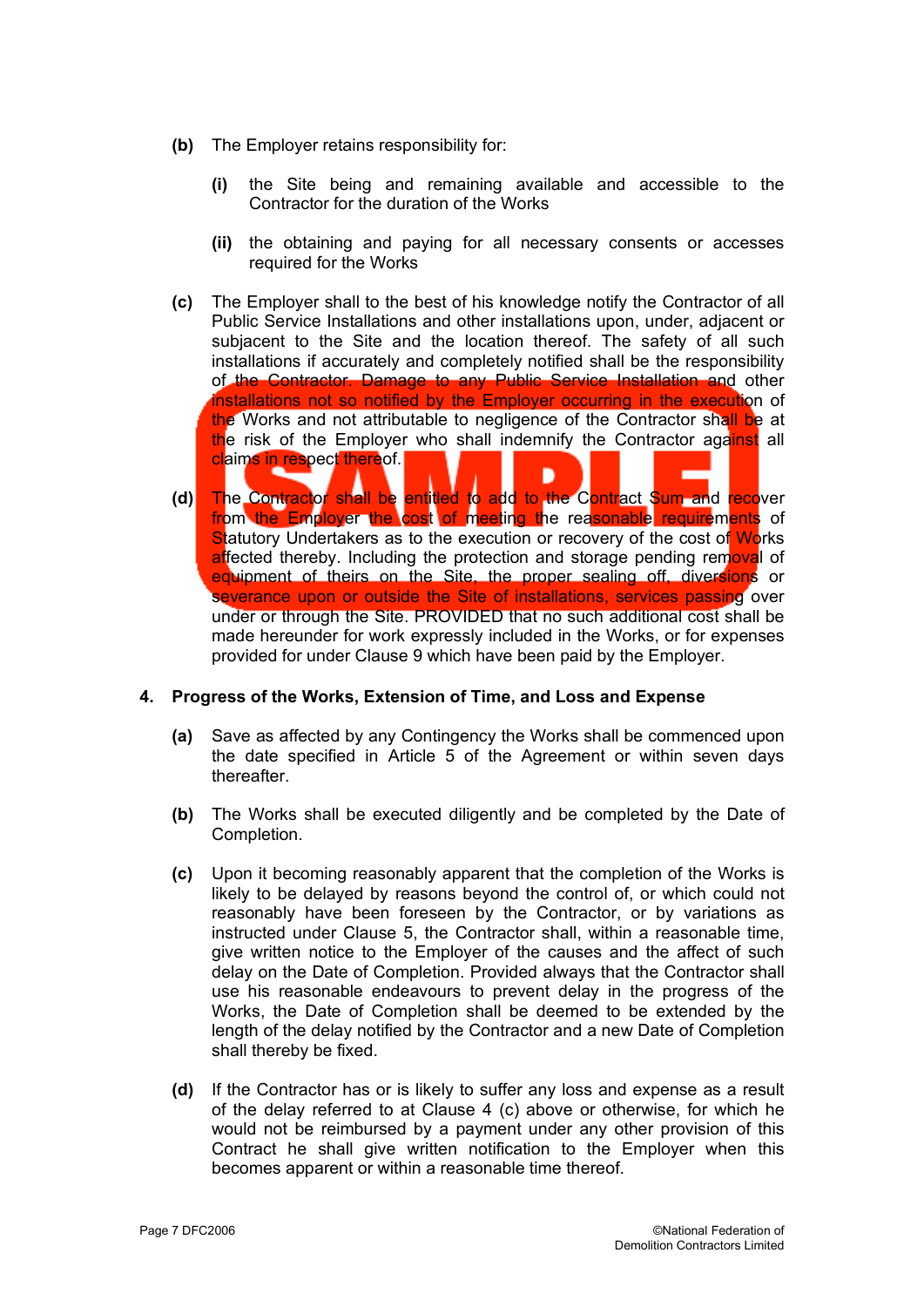**(e)** As soon as he is able to, the Contractor shall ascertain the amount of any such loss and expense and provide the Employer with copies of any calculations and supporting evidence as the Employer may reasonably require and the amount so ascertained and evidenced shall be added to the Contract Sum.

## **5 Variations and Provisional Sums**

- **(a)** The Employer shall have power by notice in writing to order the Contractor to alter, amend, omit, add to or otherwise vary the Works. Provided that no such variation shall, except with the consent of the Contractor or except as relates to Provisional Sums, be such as will together with any variations already ordered involve a net decrease in the Contract Sum payable to the Contractor.
- **(b)** The Employer shall unless expressly otherwise provided in these Conditions issue instructions in regard to the expenditure of all Provisional Sums set out in the Contract. Such instructions shall be issued in due time and shall be valued in accordance with Clause 5 hereof.
- **(c)** Except where the value of variations or Provisional Sum Work so ordered is expressly agreed between the parties the said value shall be determined by reference to the work involved using where relevant the prices contained within the Contract.
- **(d)** The provisions of these Conditions shall, mutatis mutandis, apply to all alterations, additions, omissions, or other variations ordered hereunder as they apply to the Works but, without prejudice to the generality of the foregoing, a reasonable additional time shall be allowed for extra work ordered or required unless expressly otherwise agreed. Any additional time allowed shall be used to calculate a revised Date of Completion under Clause 4 above.

## **6. Sub-Letting**

- **(a)** The Contractor shall be entitled at his discretion to sub-let any part or parts of the Works, which in the opinion of the Contractor ought to be delegated to a Specialist Sub-contractor, provided always that the Contractor shall not be entitled to sub-let the whole Works without the written consent of the Employer.
- **(b)** Sub-letting all or part of the Works shall not relieve the Contractor from any liability or obligation under the Contract. The Contractor shall be responsible for the acts defaults and neglects of any Sub-contractor his agents or servants or operatives as fully as if they were the acts defaults or neglects of the Contractor, his agent, servants or operatives.

## **7. Fair Wages and Construction Industry Scheme [CIS]**

**(a)** The Contractor shall in the execution of the Contract observe and perform the conditions of the Working Rule Agreement for the time being in force and issued by authority of the Demolition Industry Conciliation Board.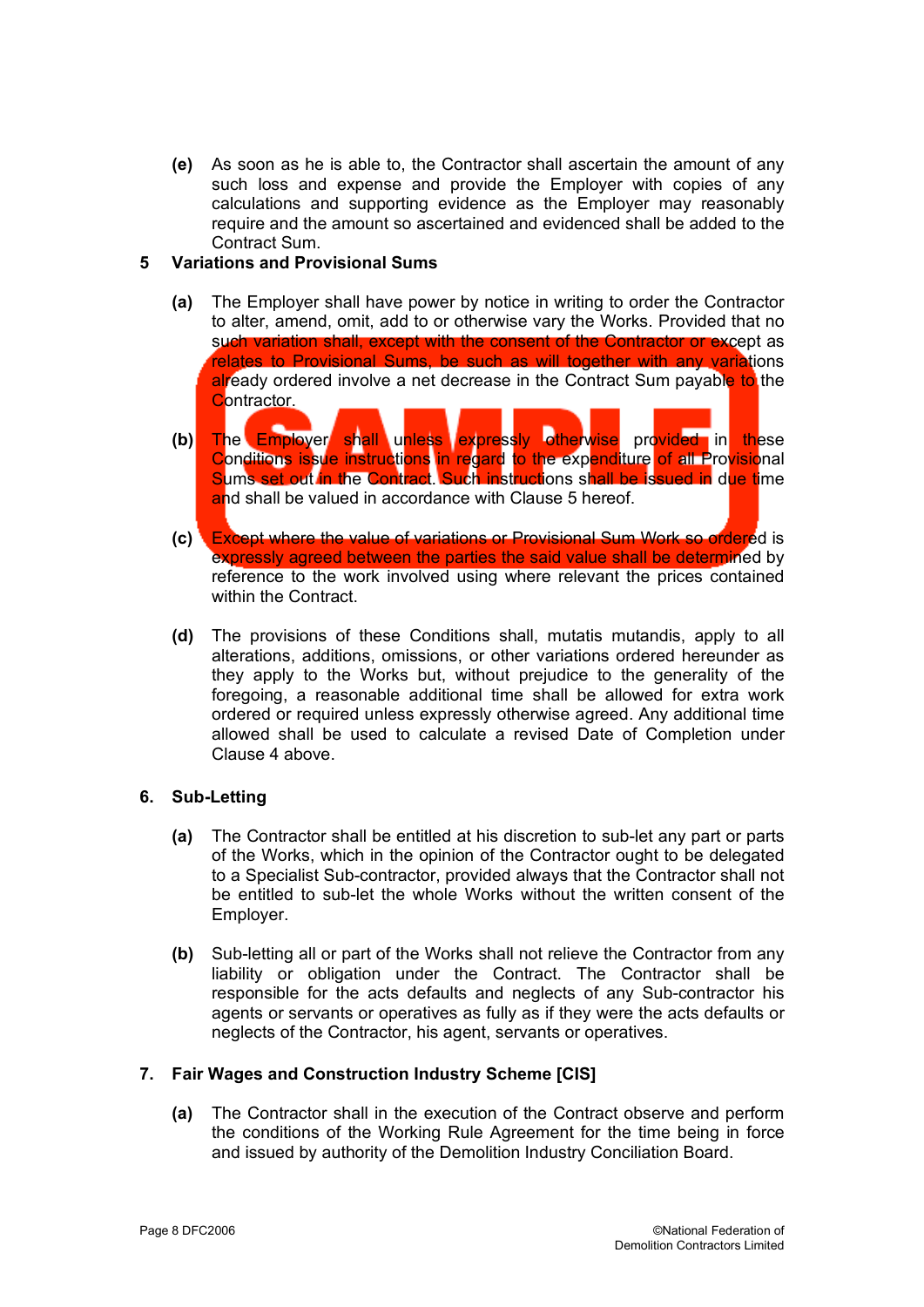- **(b)** Where the Employer is a Local Authority the Contractor agrees to comply with the Fair Wages Regulations as generally applicable to Local Authorities at the time of contracting
- **(c)** If the Contractor is or becomes entitled to be paid without the statutory tax deduction, he shall provide the Employer with evidence to that effect.
- **(d)** At all times the Parties will comply with current fiscal regulations applicable to the construction industry, including the CIS.

#### **8. Legislation and Codes of Practice**

- **(a)** The Contractor shall comply with the legislation currently in force as applicable to the Demolition Industry and shall execute the Works in accordance with British Standard Code of Practice for Demolition BS. 6187:2000 and any amendments thereto or successors thereof.
- **(b)** The Employer warrants that the Contract shall be prepared and carried out in accordance with the Construction (Design & Management Regulations) 1994 ("the CDM Regs"), and (without prejudice to the generality of the foregoing) the Employer shall appoint those parties it is required to appoint in accordance with the CDM Regs including any updates revisions or amendments thereto or successors thereof. **(c)** Whereas the Works are to include any construction works , and/or earthworks, and/or asbestos removal works these works shall be **carried** out in compliance with the Contract Documents and the relevant legislation current at the time of contracting.

#### **9. Local and Other Authorities Notices and Fees**

- **(a)** The Employer warrants and undertakes at his own expense that:
	- **(i)** He has or will in due time, give all notices necessary to comply with the requirements of any applicable EU Regulations, or Directives; Acts of Parliament; Regulations and/or Bye-Laws of any Local Authority; National or Public Service Utility Company or Authority; affected by the Works, or from whose system any installations on the site will be disconnected and in particular, that he has obtained every licence permission or authority required for the execution of the Works, and that he will pay the fees or charges payable by law under such Acts, Regulations, Directives and/or Bye-Laws in respect of the Works, or any disconnections as aforesaid or will reimburse the Contractor any amounts of loss and expense incurred by the Contractor unless provision for such loss and expense was expressly included in the Contract Sum.
	- **(ii)** Without Prejudice to the generality of the foregoing the Employer will obtain the consents, and accesses referred to in Clause 3(b) or will reimburse the Contractor any amounts of loss and expense incurred in obtaining the consents and accesses unless provision for such loss and expense was expressly included in the Contract Sum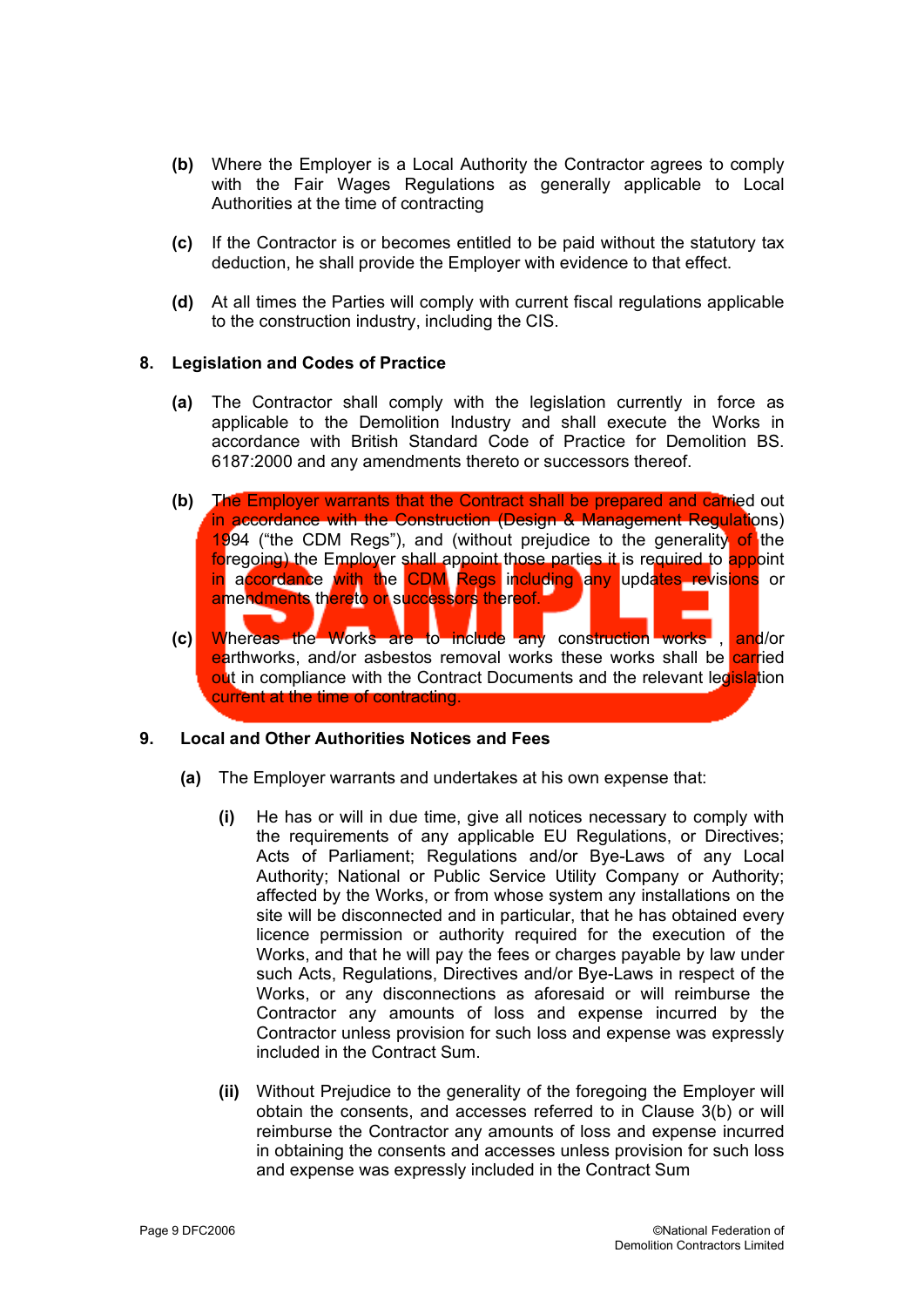## **10. Protection, Completion of Works and Handing Back the Site**

- **(a)** The Contractor shall as from the date upon which the Site is handed over to the Contractor and until the Site shall be taken back by the Employer, be responsible for and take reasonable and proper steps for protecting the Site, and for providing and maintaining any necessary temporary fencing, barriers, boarding or fans for the safety of the public.
- **(b)** The Contractor shall notify the Employer in writing of the date, when in his opinion the Works are Practically Complete. If not dissented from in writing by the Employer within 7 days of receipt of the Contractor's written notice, Practical Completion for all purposes of the Contract shall be deemed to have taken place on the date so notified.
- **(c)** The Employers' right to levy Liquidated Damages as set out at Article 7 of the Articles of Agreement is subject to the following Condition Precedents:
	- **(i)** the failure by the Contractor to Practically Complete the works by the Date of Completion or by any later Date of Completion fixed by the application of Clause 4 of the Conditions; and **(ii)** the issue by the Employer to the Contractor of a written notice stating that the Contractor has not Practically Completed the Works by the Date of Completion and of his intention to deduct Liquidated Damages, such notice to be given no later than seven days from of the issue by the Contractor of a notice of Practical Completion required by Clause 10(b) of these Conditions.
- **(d)** It is expressly declared and agreed that no liability for safety or security measures on or adjacent to the Site shall attach to the Contractor before the Site is handed over to him or after the Site is taken back into the possession of the Employer. The Employer hereby indemnifies the Contractor in respect of any claims arising directly or indirectly from any such liability.

## **11. Contractors Third Party Liability Insurance**

- **(a)** The Contractor shall be liable for, and shall indemnify the Employer against any expense, liability, loss, claim or proceedings whatsoever arising under any statute or at common law in respect of personal injury as follows:
	- **(i)** Contractor's Employers Liability Indemnity

Personal injury to or the death of any employee arising out of or in the course of such person's employment this insurance shall comply with the Employers Liability (Compulsory Insurance) Act 1969 and any amendment or statutory successor thereof;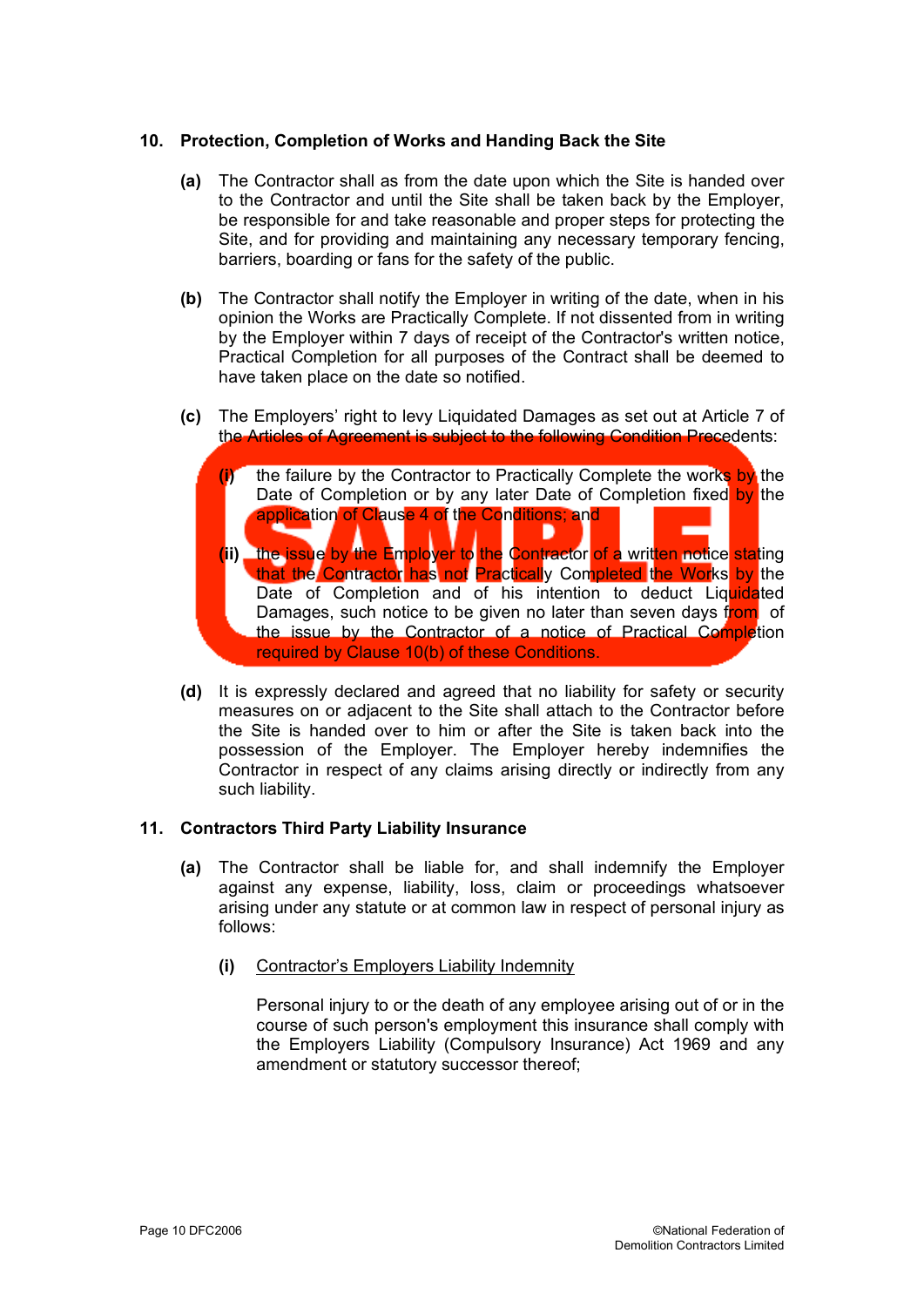## **(ii)** Contractor's Public Liability Indemnity

Personal injury to or the death of any other person whomsoever arising out of or in the course of, or caused by the carrying out of the Works, not due to any act or neglect of the Employer or of any person for whom the Employer is responsible.

#### **(b)** Contractors Public Liability Indemnity - Property Damage

Except for such loss or damage which is at the risk of the Employer under Clause 13, the Contractor shall be liable for and shall indemnify the Employer against any expense, liability, loss, claim, or proceedings in respect of any injury, or damage whatsoever, to any property real or personal, in so far as such damage arises out of or in the course of, or by any reason of the carrying out of the Works, and provided always that the same is due to any negligence, breach of statutory duty, omissions or default, of the Contractor, his servants or agents or of any person employed or engaged by the Contractor upon or in connection with the Works or any part thereof. D **(c) (i)** The Employer agrees that the Contractor's liability under-sub -clauses (a) and (b) of Clause 11 shall be limited to: 1. the cover of those risks: and

2. the extent of cover for such risks;

for which the UK Insurance Market normally provides liability insurance in respect of such works.

- **(ii)** The Contractor shall take out and maintain insurances in accordance with and to the extent defined in Clause 11(c) (i) in respect of claims arising out of his liability referred to in Clauses 11(a) and 11(b) hereof:
- **(iii)** Subject to Clauses 11(a)(i) and 11(c) (i) in respect of claims to which this clause applies, the insurance cover shall be in the minimum sum stated in Article 8 of the Articles of Agreement for any one occurrence or a series of occurrences arising out of any one event.
- **(d) (i)** As and when he is reasonably required to do so by the Employer the Contractor shall produce for inspection documentary evidence that the insurances referred to in Clause 11(c) are properly maintained, but on any occasion the Employer may (but not unreasonably or vexatiously) require to have produced for his inspection the policy or policies and receipts in question;
	- **(ii)** If the Contractor defaults in taking out, maintaining or providing evidence of insurance referred to in Clause 11(c), the Employer may insure against any liability or expense which may incur arising from such default and the amounts paid or payable by him in respect of premiums for such insurance may be deducted from any monies due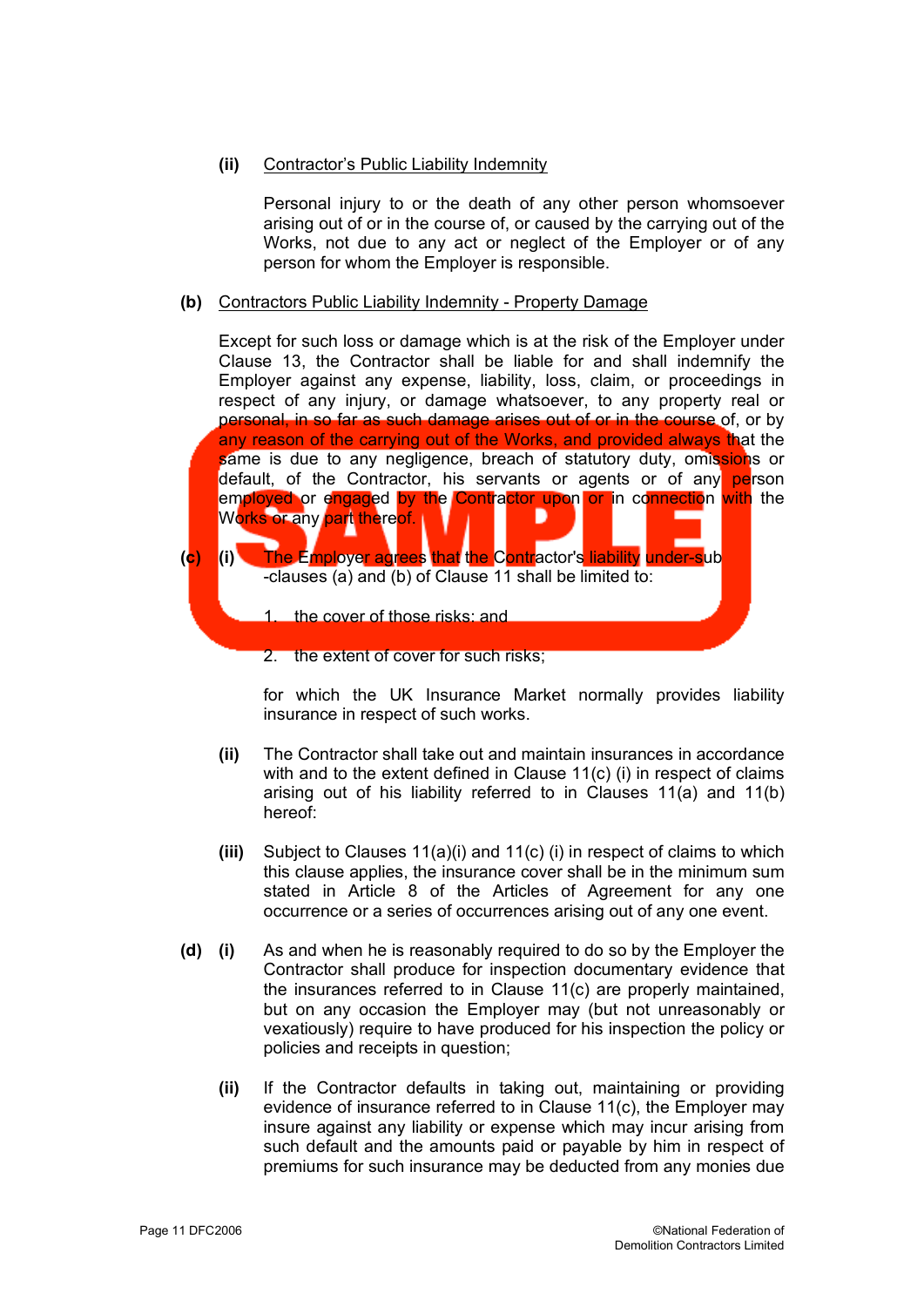or to become due to the Contractor under this Contract or may be recoverable by the Employer as a debt.

**(e)** In the event of any claim against which an indemnity is hereby given being made against either party under Clause 11, then the party giving the indemnity shall have the right to have the conduct of any proceedings arising there from. Nevertheless the party giving the indemnity shall be relieved of his obligation if the party indemnified shall by himself his servants or his agents admit liability or make any payment in connection with such claim without the express authority of the party giving the indemnity

#### **12. Damage to Surrounding Property – Joint Names Insurance**

- **(a)** Where it is stated in Article 8 of the Articles of Agreement that insurance under this clause is required by the Employer, then subject to the like information set forth in Clause 11(c)(i) hereof, the Contractor shall take out and maintain insurance in joint names of the Employer and the Contractor for the amount of indemnity stated in Article 8 of the Articles of Agreement for any one occurrence arising out of any one event in respect of any expense, liability, loss, claim or proceedings, which the Employer may incur or sustain by reason of damage to any property, other than the Works and Site Materials, caused by collapse, subsidence, heave, vibration weakening or removal of support or lowering of ground water arising out of or in the course of or by reason of the carrying out of the Works excepting damage:
	- **(i)** for which the Contractor is liable under Clause 11 (b):
	- **(ii)** attributable to errors or omission in the design of the Works;
	- **(iii)** which can reasonably be foreseen to be inevitable having regard to the nature of the work to be executed or the manner of its execution;
	- **(iv)** Which is at the sole risk of the Employer under Clause 13;
	- **(v)** arising from any nuclear risks or war risks;
- **(b)** Any such insurance as is referred to in this clause shall be placed with insurers approved by the Employer, such approval not being unreasonably withheld, and the Contractor shall deposit with the Employer the policy or policies and premium receipts.

The cost of the insurance required by this clause and incurred by the Contractor shall be added to the Contract Sum.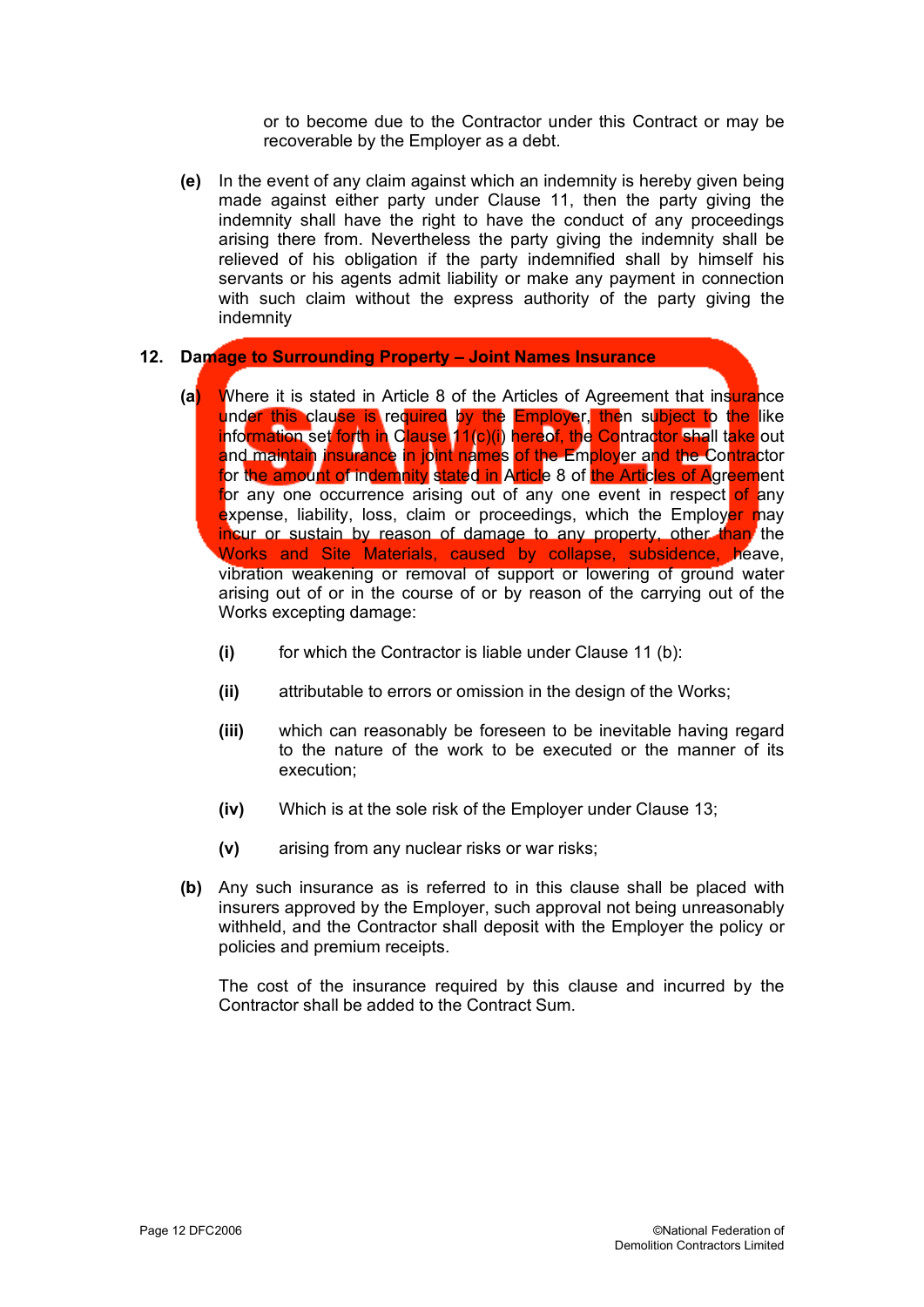## **13. Loss and Damage to Works (including Original Structure) and Materials**

- **(a) (i)** The Works (including materials and goods of the Contractor intended to be incorporated in the Works) and all structures, property and things belonging to the Employer which are on the Site or adjacent thereto, including materials and items required to be recovered for the Employer shall be at the sole risk of the Employer as regards any loss or damage caused by fire, lightning, explosion, storm, tempest, flood, bursting or overflowing of water tanks, apparatus or pipes, earthquake, aircraft and other aerial devices, or articles dropped there from, riot and civil commotion, acts of terrorism and including any loss or damage caused by ionising radiations or contamination by radioactivity from any nuclear fuel or from any nuclear waste from the combustion of nuclear fuel, radioactive toxic explosive or other hazardous properties of any explosive nuclear assembly of nuclear component thereof, pressure waves caused by aircraft or other aerial devices travelling at sonic or supersonic speeds;
	- **(ii)** It is specifically agreed that the risk of the Employer as noted above extends to and includes theft, accidental and malicious damage;
	- **(iii)** It is specifically agreed that the risk of the Employer extends to and includes materials forming part of the Original Structure which have or are to become the property of the Contractor;
- **(b)** Without prejudice to his liability to indemnify the Contractor under Clause 13 (c) below, the Employer shall take out and maintain insurance in the joint names of the Employer and the Contractor for the amount of indemnity stated in Article 8 of the Articles of Agreement, in respect of loss or damage from any of the risks referred to in Clause 13 (a) above;
- **(c)** The Employer shall indemnify the Contractor in respect of any loss or damage which is at the Employer's risk under Clause 13 (a) above. If such loss occurs:
	- **(i)** the Contractor shall notify the Employer and after any Inspection required by the insurers the Contractor shall carry on and complete the Works; and
	- **(ii)** the completion of the Works including the removal and replacement of damaged materials shall be regarded as a variation and/or contingency under Clause 4 and 5 hereof, with a consequent increase in the Contract Sum and extension to the Date of Completion.
- **(d)** In the event of any claim against which an indemnity is hereby given being made against either party under Clause 13, then the party giving the indemnity shall have the right to have the conduct of any proceedings arising there from. Nevertheless the party giving the indemnity shall be released of his obligations if the party indemnified shall by himself, his servants or his agents admit liability or make any payment in connection with such claim without the express authority of the party giving the indemnity.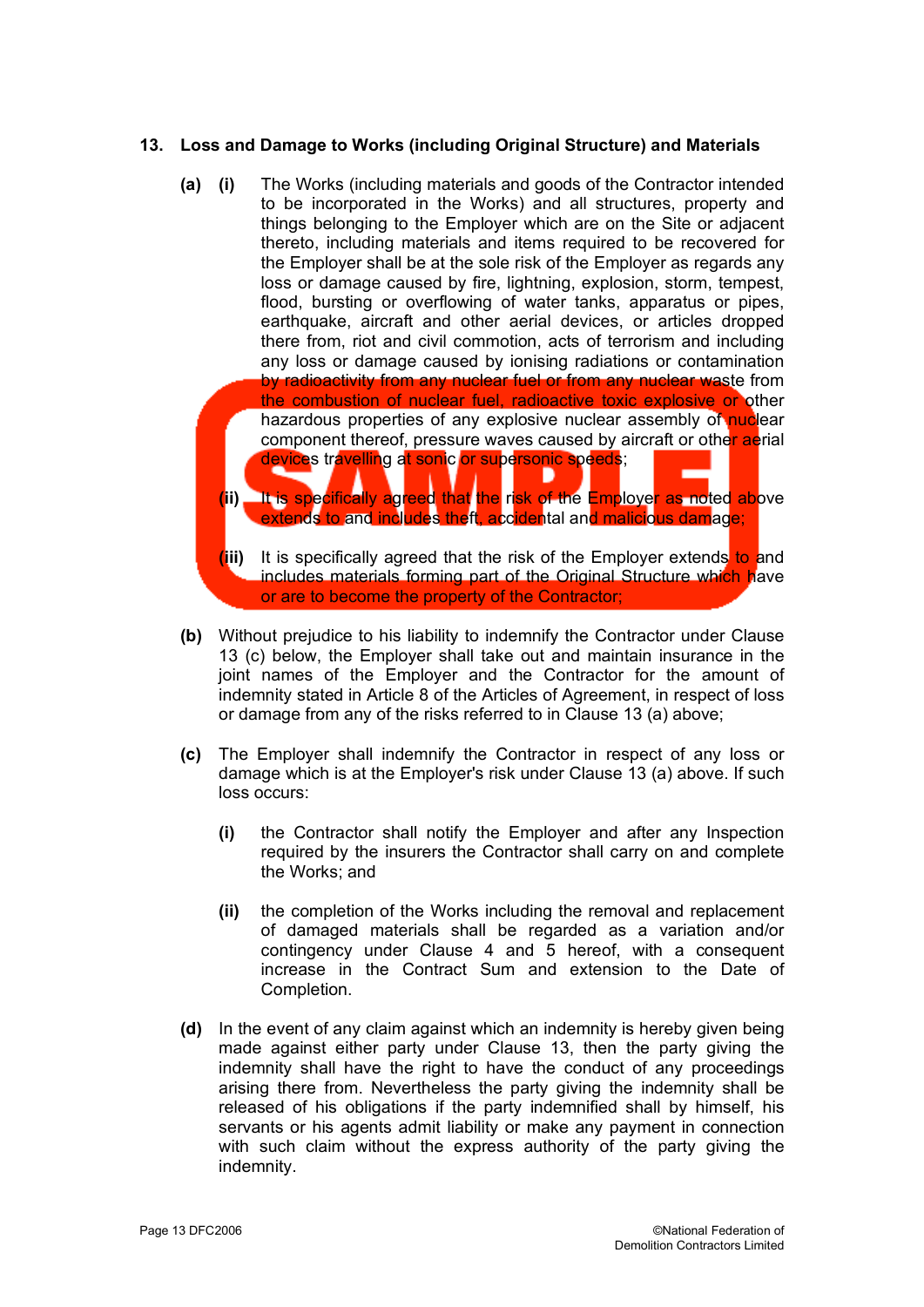#### **14. Trespass and Nuisance**

- **(a)** The Contractor shall take all reasonable precautions to prevent trespass on the Site, and, subject to the limitations set forth in Clauses 11(c) an 12(a) hereof, indemnify the Employer against all third party claims for damage caused by the trespasser, save for loss or damage to the Works, plant and materials.
- **(b)** The Contractor shall take reasonable precautions to prevent nuisance or inconvenience to the owners tenants or occupiers of adjacent premises and to the public generally. This provision shall not preclude the Contractor from carrying out the Works in accordance with Demolition Industry Good Practice and in accordance with current legislation and Byelaws. If for any reason he shall be precluded from or delayed in completing the Works in accordance with such practices any loss and expense to the Contractor shall be borne by the Employer and added to the Contract Sum.

# **15. Hazardous Materials, Contaminated Materials or Substances**

For the sole purpose of this Clause 15 Hazardous Materials, Contaminated Materials or Substances shall be termed Hazardous Substances (As defined by the European Waste code)

- **(a)** The Employer shall, to the best of his knowledge, notify the Contractor in writing prior to the submission of the tender, of the presence of any Hazardous Substances and the location thereof on Site. Notification of said materials shall as a minimum arise from an invasive or destructive inspection or survey, and the Contractor shall be deemed to have allowed in his tender for the removal of Hazardous Substances so notified.
- **(b)** Where Hazardous Substances not previously notified by the Employer as aforesaid are uncovered during the execution of the Works, then the Contractor shall forthwith, upon such discovery give written notice to the Employer stating the nature, extent and location of such Hazardous Substances. The removal thereof by the Contractor shall be deemed a variation under Clauses 4 and 5(a)
- **(c)** The removal and disposal of all Hazardous Substances shall be carried out in a safe manner and in accordance with the regulations in force at the time of removal and disposal of the substance.

## **16. Contingencies**

- **(a)** Contingencies shall include but not be limited to force majeure, exceptional adverse weather conditions; civil commotion or demonstrations, a local combination of workmen strikes, lock-outs, or statutory powers affecting the availability of labour, machinery, materials or fuel; acts of terrorism; and factors in respect of the Works which were concealed or about which the Contractor was not informed prior to the execution of the Articles of Agreement.
- **(b)** For the avoidance of doubt Contingencies shall include acts occurring both on the Site and elsewhere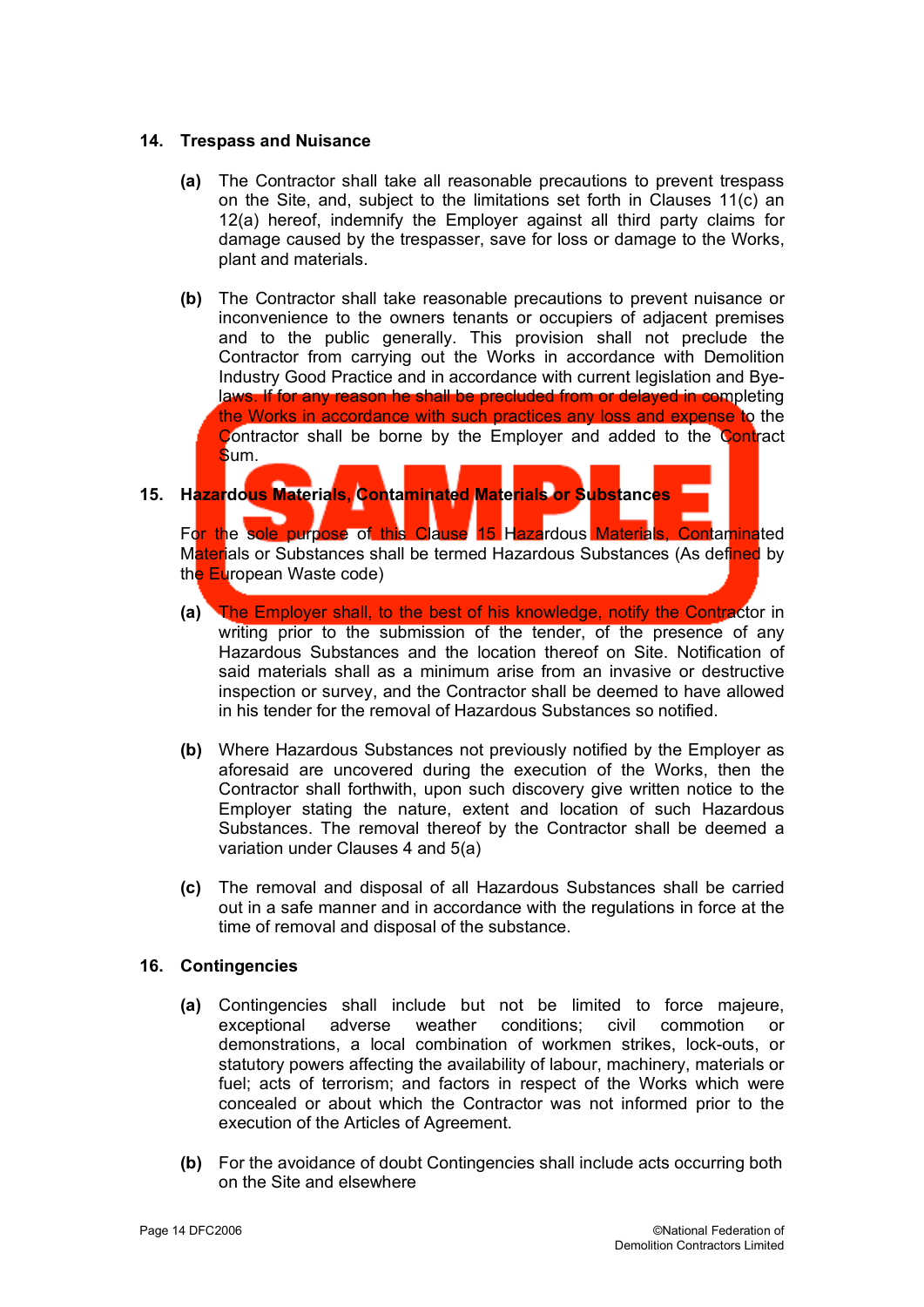## **17. Ownership of Materials Recovered**

- **(a)** All materials recovered from the Site by demolition or clearance shall become the property of the Contractor and shall be removed from the Site during the Works, there being excepted from this provision:
	- **(i)** all items required to be recovered for the Employer as specified in the Contract which shall be left on the Site unless otherwise instructed.
	- **(ii)** any ancient relics or antiquities discovered on the Site, which shall in all cases be deemed to be the property of the Employer and shall be handed over by the Contractor to the Employer, against the receipt of the Employer. Upon discovering any ancient relics or antiquities the Contractor shall take all reasonable steps to preserve them in the exact position and condition in which they were found and shall inform the Employer of the discovery and precise location thereof.
	- **(iii)** Following the reported discovery of any ancient relic or antiquity the Employer shall issue instructions in respect thereof and the **Date** of Completion shall be extended by the period of any delay arising from the discovery. There shall be added to the Contract Sum any loss and expense incurred by the Contractor as a direct result of the discovery of ancient relic or antiquity.
- **(b)** The Contractor shall be entitled to use materials recovered from the Site (other than those to be recovered for the Employer) for temporary works.

# **18. Facilities for Other Works**

The Contractor shall have sole possession of the Site during the Works but will, without liability for the safety of such persons, by prior arrangement with the Employer allow reasonable facilities for the execution upon the Site by other persons of work not included in the Contract. Provided that the same shall not impede the progress of the

Works, add to the cost thereof, be contrary to any regulations, or be in the opinion of the Contractor prejudicial to the safety, health or welfare of such said persons or others.

## **19. Protection of Footpaths**

Where the Contractor is responsible for the protection of any public footpaths and for making good any damage to such footpaths and for any expense incurred in reinstating the same, the cost of such protection making good and reinstating shall be deemed included in the Contract Sum.

## **20. Precautions Against Fire Risks**

**(a)** The Contractor shall take all reasonable precautions to prevent loss or damage by fire on Site and to minimise the amount of any such loss or damage.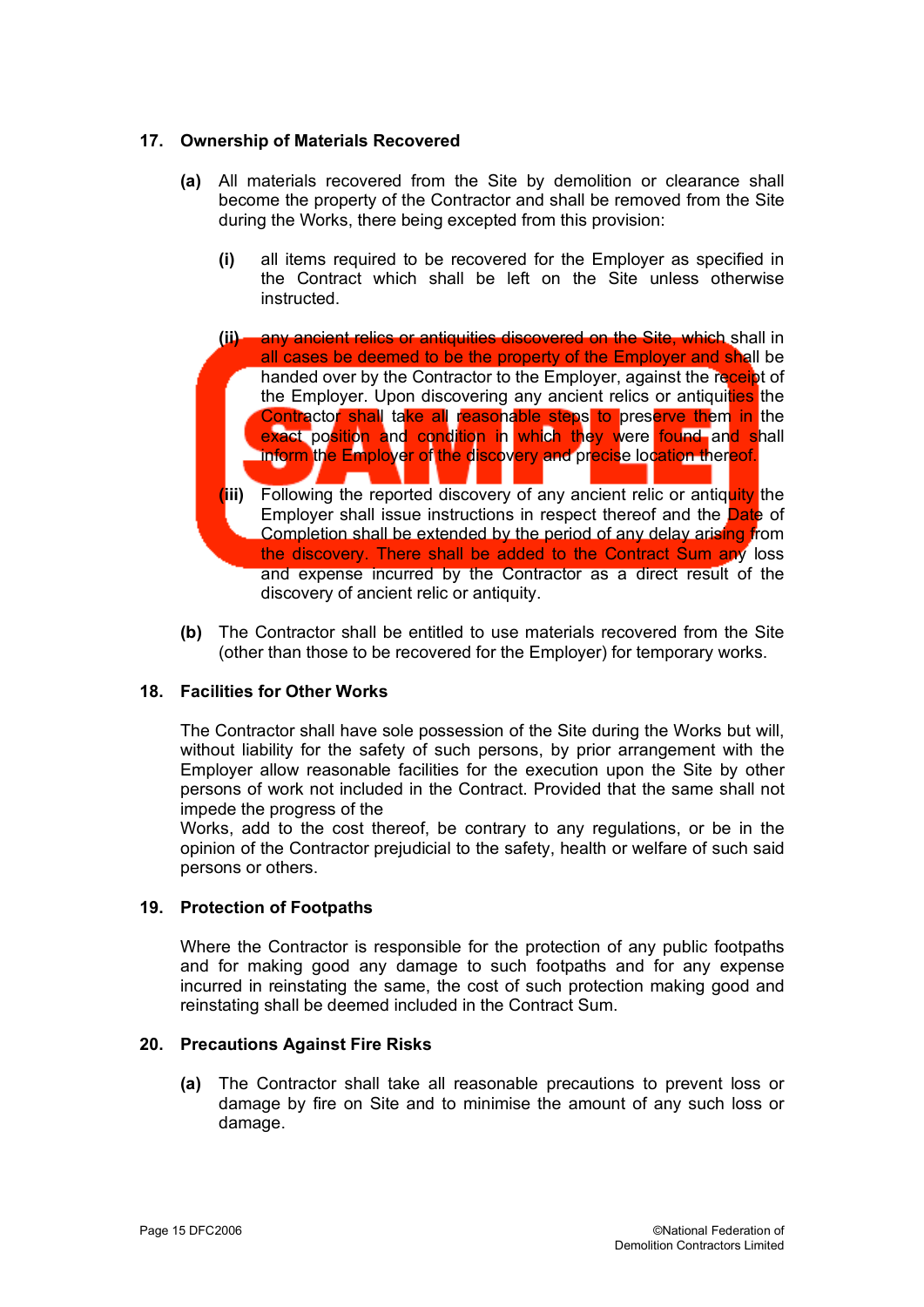**(b)** The Contractor shall comply with any statute,, regulation or bye-law governing the storage or use of explosives, gas, petrol or other volatile or aggressive materials brought on to the Site for the execution of the Works.

#### **21. Damage to Plant and Material**

The Contractor shall be responsible for all loss or damage to his own plant and tools brought onto Site for the execution of the Works unless caused by:

- **(i)** The Employer;
- **(ii)** Third parties on the Site at the request of the Employer or their respective servants or agents;
- **(iii)** Trespassers.

## **22. Damage to Adjoining Property**

The Contractor shall take reasonable and proper precautions to avoid damage to any adjoining property during the execution of the Works and where shoring and/or works to adjoining property, or the making good of the same is necessary in the opinion of the Contractor or the Local Authority such work shall, if not expressly provided for in the Contract Sum, be deemed to be a variation in accordance with Clauses 4 and 5 of the Conditions, and shall be carried out to the reasonable satisfaction of the Local Authority and/or Employer.

## **23. Provision of Storage Facilities**

The Employer shall free of charge to the Contractor provide safe and proper accommodation on the Site to the reasonable requirements of the Contractor, for the storage of all materials and other items required to be recovered for the Employer, and from the time such materials and items are deposited at the accommodation so to be provided, they shall be at the sole risk in all respects of the Employer.

#### **24. Vesting of Materials**

All plant, materials and equipment of any kind whatsoever which are brought onto the Site by the Contractor but are not intended by the Contractor for incorporation into the Works shall remain the property of the Contractor in any event.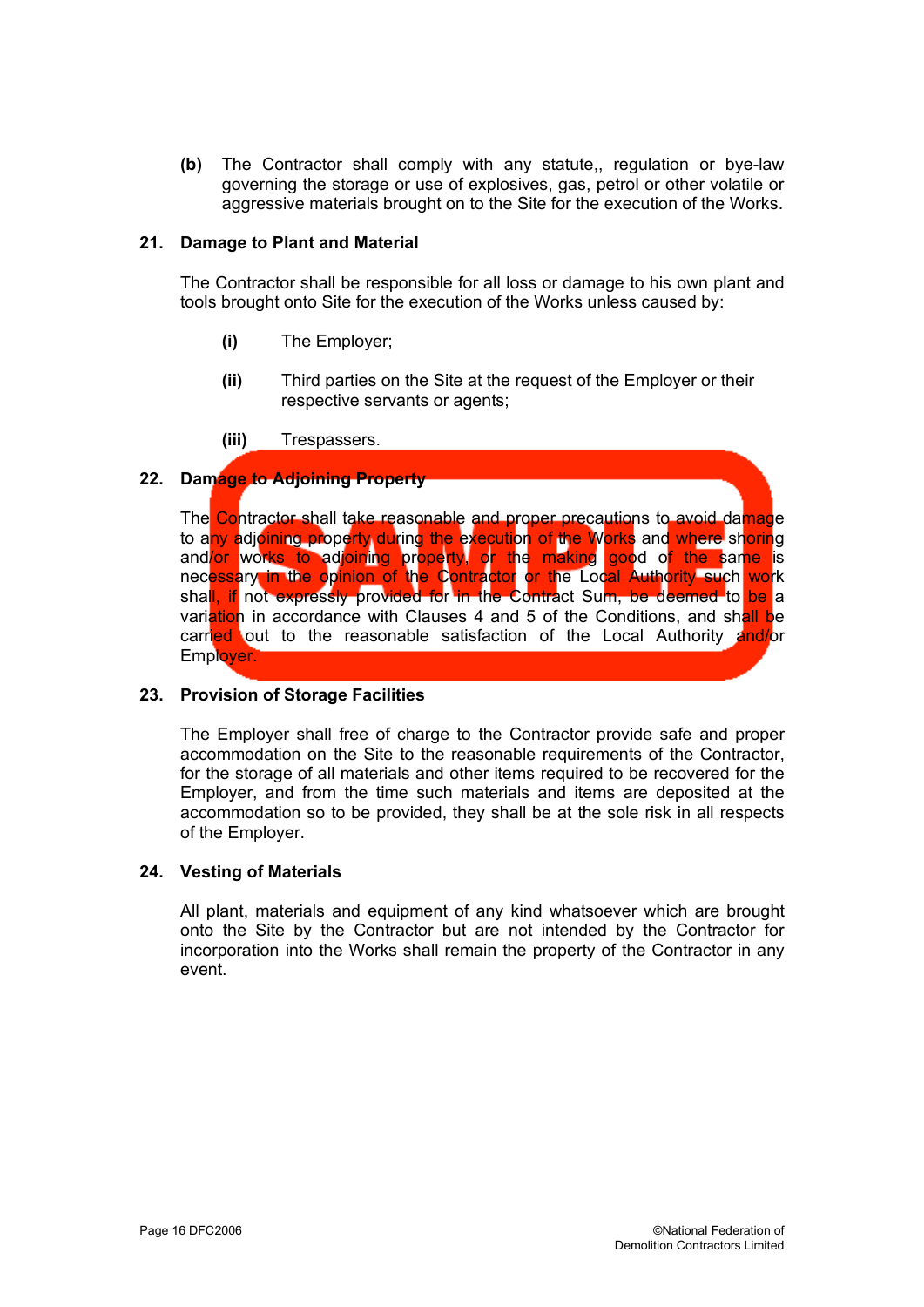#### **25. Payment**

- **(i)** The Contractor shall make a written Application for Payment to the Employer for an interim payment in respect of works done to the date of the Application for Payment. The first Application for Payment shall be no later than 4 weeks after the commencement of the works or any earlier date as agreed by the parties. Further Applications for Payment shall made at a period of one calendar month after the first application. **(a)**
	- **(ii)** The Application for Payment shall state the total value of work executed including the value of variations and Provisional Sum Works determined in accordance with Clause 5 of these Conditions, the value of any materials properly delivered to the Site for incorporation in the Works, the amount of loss and expense claimed pursuant to these Conditions and the amount of any fluctuations calculated in accordance with Clause 32 of these Conditions.
	- **(iii)** Within five days of the date of the Application for Payment the Employer shall give written notice to the Contractor specifying the amount of payment the Employer proposes to make in respect of that Application for Payment. The Employer shall in this notice clearly set out the basis of the calculation for the amount proposed to be paid.
	- **(iv)** The final date for payment of an amount due under an Application for Payment shall be 14 days from the date of the Application for Payment.
	- **(v)** No later than five days before the final date for payment of an amount due pursuant to Clause 25(a)(iii) the Employer shall issue a notice to the Contractor which specifies any amount proposed to be withheld and the ground for withholding payment, or if there is more than one ground, each ground and the amount attributable to it.
	- **(vi)** If the Employer fails to properly issue a notice pursuant to Clause  $25(a)(iii)$  and/or Clause  $25(a)(v)$  the amount of payment to be made to the Contractor shall be the sum stated in the Application for Payment
- **(b)** If so expressly stated in the Contract Documents the Employer shall be entitled to retain until such times as are specified in Clause 26 hereof three percent of the value so stated of the aforesaid work and materials. Any such sum retained by the Employer shall be deposited in a separate banking account and be held on trust by the Employer for the Contractor.
- **(c)** In the event of the Employer failing to pay the sum due in respect of an Application for Payment provided in (a) above by the final date for payment there shall be payable by the Employer to the Contractor interest at ...........% above the Base Rate or rates for the time being, of ........................................ Bank PLC, such interest to be calculated on a daily basis and such interest added to the Contract Sum.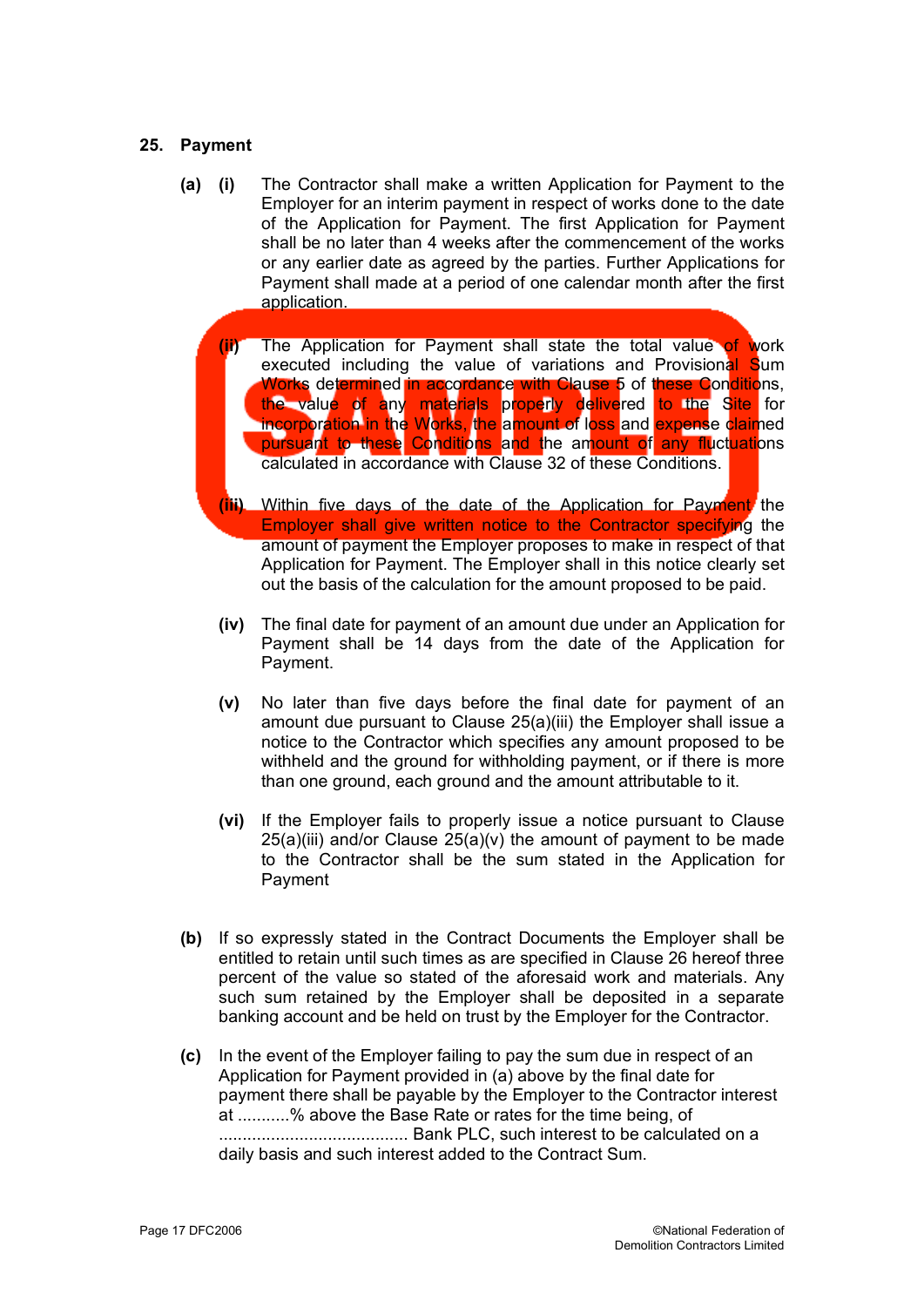**(d) (i)** Without prejudice to any other rights and remedies which the Contractor may possess, if the Employer shall fail to make any payment to the Contractor, as hereinbefore provided and such failure shall continue for seven days after the Contractor has given the Employer written notice of the same, then the Contractor may suspend the further execution of the Works remove plant and materials and labour, until such time payment shall have been made. The Contractor shall be allowed a reasonable period of remobilisation once the default of the Employer is rectified and shall be entitled to be paid a sum in respect of any loss and expense incurred due to the suspension including but not limited to standing time and remobilisation costs.



**(ii)** Where Clause 25 (e) applies the Contract Sum shall be subject to recalculation to account for any additional sums due to the Contractor under the provisions of the Contract including but not limited to variations and loss and expense.

#### **26. Release of Retention Money and Final Account**

- **(a)** The Employer shall within fourteen days of the date of Practical Completion under Clause 10 herein release to the Contractor all sums retained by the Employer under Clause 25 (b) herein.
- **(b)** Within a reasonable period of time after completion of the Works (not more than six weeks from the date of Practical Completion) the Contractor shall deliver to the Employer an itemised Final Account showing:-
	- **(i)** the Contract Sum;
	- **(ii)** the value of variations and Provisional Sum Works (including the omission thereof) determined in accordance with Clause 5 of these Conditions;
	- **(iii)** Any adjustments required by Clause 32 hereof;
	- **(iv)** all other adjustments to the Contract Sum including loss and expense allowed and/or required by this Contract;
	- **(v)** the total amounts previously paid;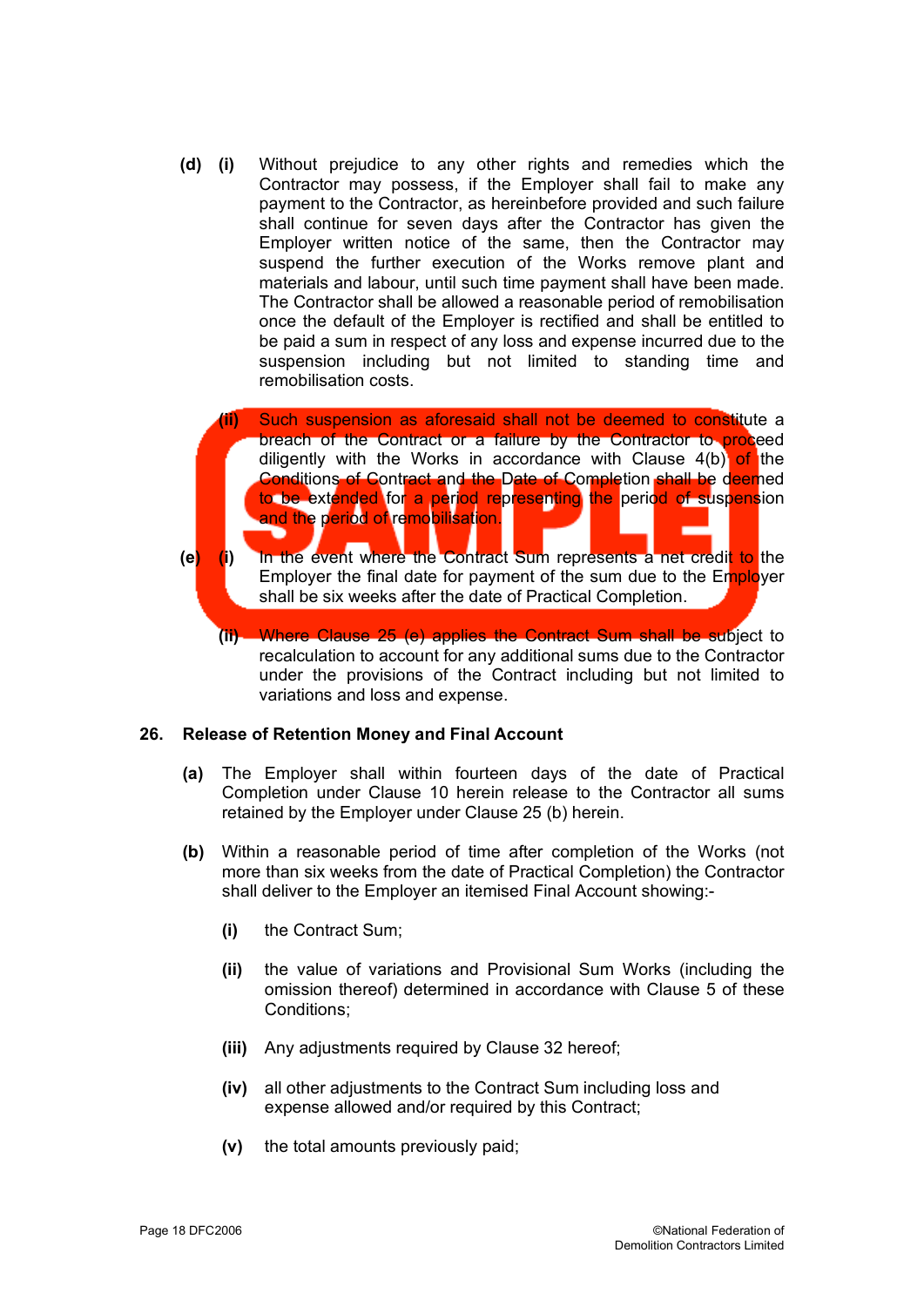- **(vi)** the balance outstanding.
- **(c)** The final date for payment of the Final Account shall be 14 days from the date of submission of the Final Account. The Employer shall pay the balance outstanding to the Contractor less only the amount which the Employer may be entitled to deduct under Clause 10(c) herein.
- **(d)** The Employer shall issue like notices pursuant to Clause 25(a) (iii) and Clause 25(a) (v) in respect of the Final Account. In the event of a failure to properly issue such notices pursuant to Clause 25(a)(iii) and/or Clause  $25(a)(v)$  the amount of payment to be made to the Contractor shall be the sum stated in the Final Account.

# **27. Determination by Employer**



- **(b)** Any notice given under Clause 27 (a) hereof shall be void and of no effect if at the time of the giving of such a notice the Employer is breach of any term or condition of this Contract.
- **(c)** If the Contractor shall suffer a petition of bankruptcy or shall make or enter into any voluntary arrangement or composition with his creditors or being a Company enter into liquidation whether compulsory or voluntary (except for the purpose of reconstruction or amalgamation) or having an application made in respect of his company to the court for the appointment of an administrator or provisional liquidator, receiver, or manager of his business or undertaking appointed, or having an administrative receiver appointed or suffer or allow any execution whether legal or equitable to be levied on his property or obtained against him then the Employer may without prejudice to any other of his rights or remedies by written notice by registered post forthwith determine the employment of the Contractor under this Contract.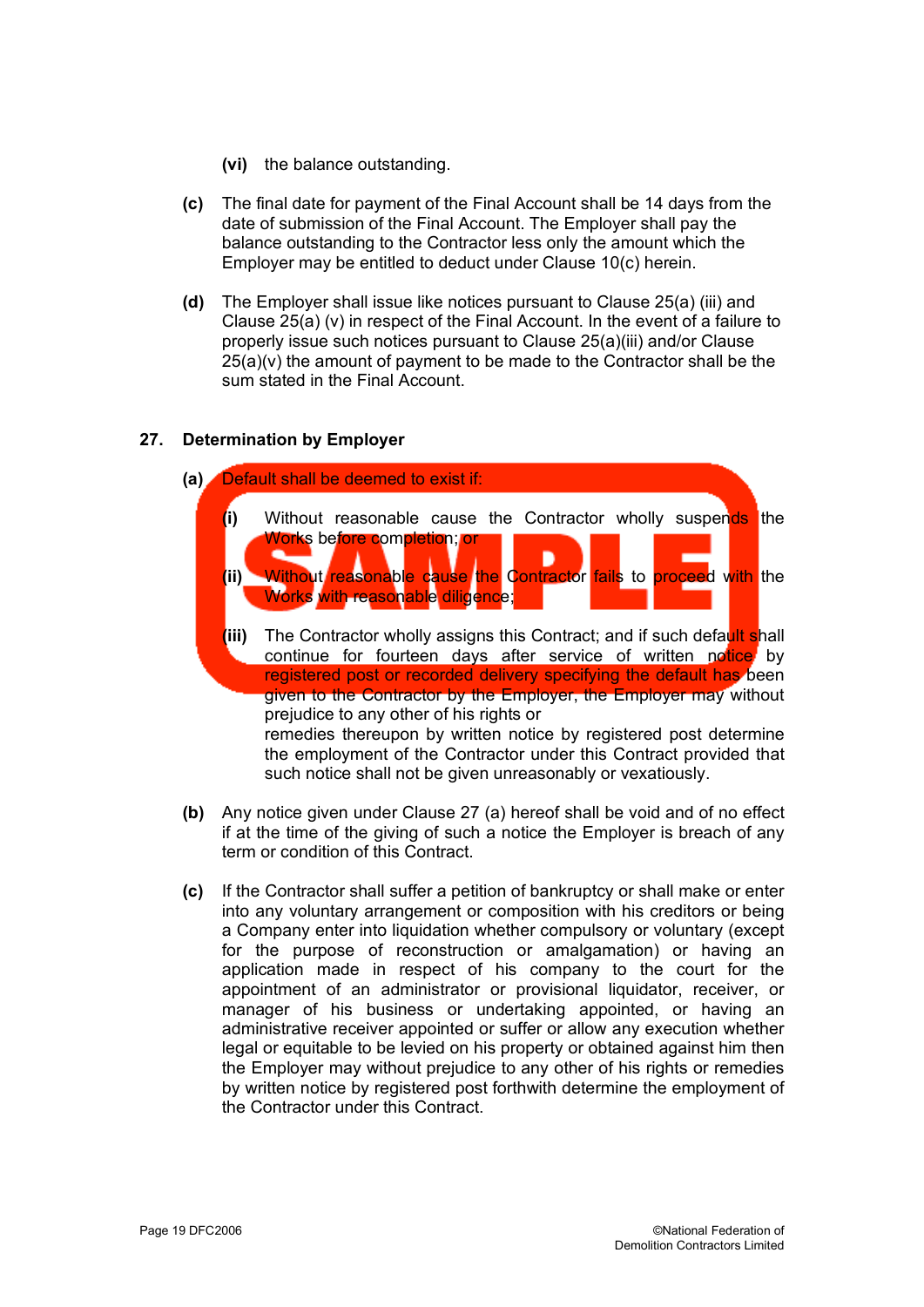- **(d)** If the employment of the Contractor shall be determined under this Clause, then the Contractor shall forthwith give up possession of the Site, the Works and any unfixed materials and goods the Employer shall be liable for only:
	- **(i)** the value of any work, variations and loss and expense calculated in accordance with Clause 5 hereof, actually and properly executed and not paid for at the date of such determination, and
	- **(ii)** the value of any unfixed materials and goods delivered upon the Site for use in the Works and for no other sums whatsoever.
- **(e)** The Employer shall have the right to recover or deduct from or set off against any amount due to the Contractor the amount of any direct loss and/or damage caused to the Employer by the determination.

# **28. Determination by Contractor**

- **(a)** If the Employer shall suffer a petition of bankruptcy, make or enter into any voluntary arrangement or composition with his creditors or being a Company enter into liquidation whether compulsory or voluntary (except for the purposes of reconstruction or amalgamation) or having an application made in respect of his company to the court for the appointment of an administrator, or provisional liquidator, receiver or manager, of his business, or undertaking appointed, or having an administrative receiver appointed or suffer or allow any execution whether legal or equitable to be levied on his property or obtained against him the Contractor may without prejudice to any other of this rights or remedies thereupon by written notice served on the Employer determine the employment of the Contractor under this Contract, provided that such notice shall not be given unreasonably or vexatiously.
- **(b)** If the whole or substantially the whole of the execution of the Works shall be delayed for more than four weeks by circumstances outside the Contractor's control, or the period of suspension under clause 25(d)(i) shall continue for four weeks the Contractor may without prejudice to any other of this rights or remedies thereupon by written notice served on the Employer determine the employment of the Contractor under this Contract, provided that such notice shall not be given unreasonably or vexatiously.
- **(c)** Upon such determination under either Clause 28(a) or Clause 28(b) above without prejudice to the accrued rights of either party the respective rights and liabilities of the parties shall be as follows:
	- **(i)** the Contractor shall with all reasonable despatch and subject to the provisions of sub clause (ii) below, remove all his property from the Site in such a manner and with such precautions as will prevent injury, death or damage from any of the causes for which the Contractor was liable under Clause 11 of the Conditions: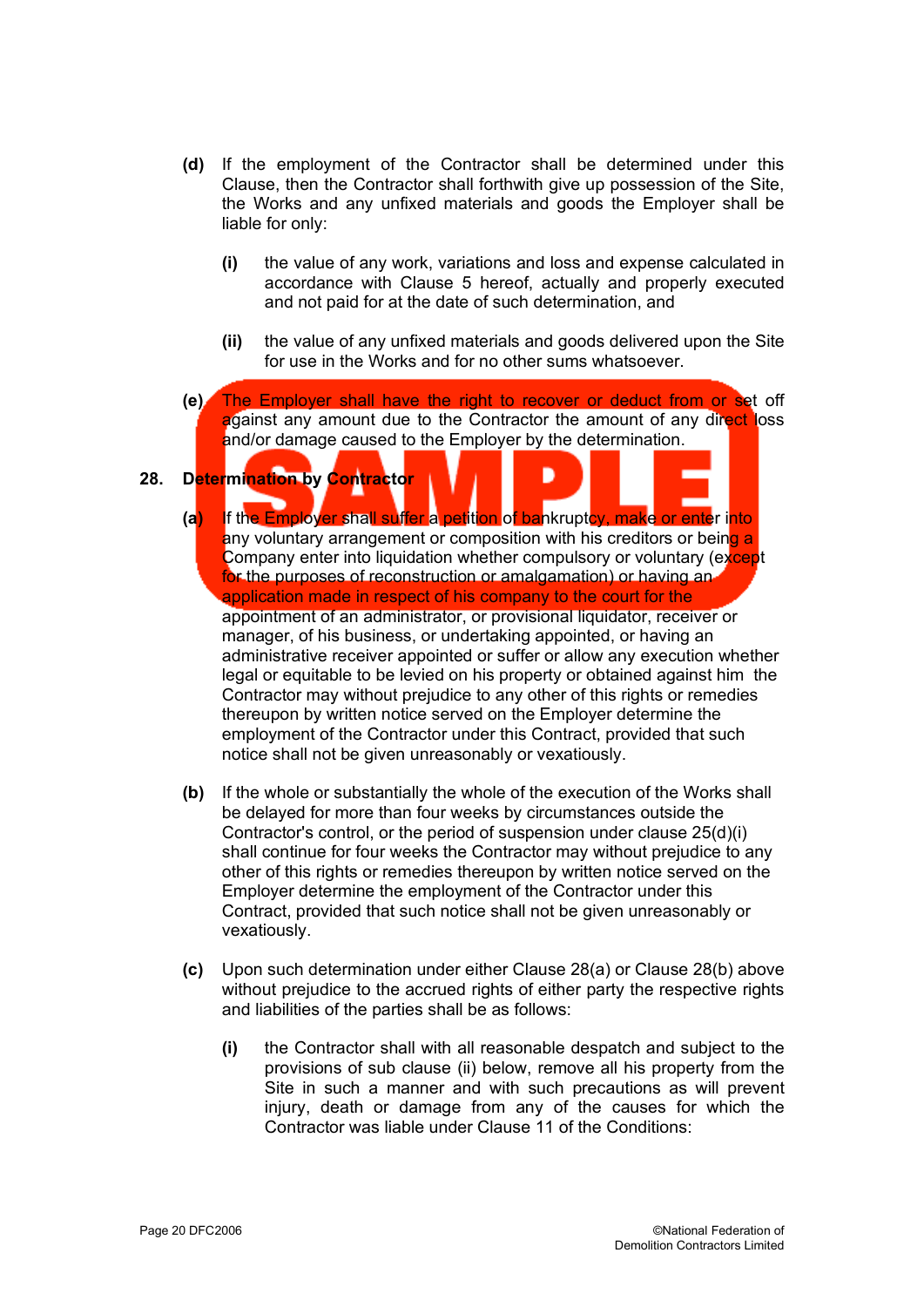- **(ii)** the Contractor shall deliver the Final Account to the Employer and the Employer, only subject to deductions of instalments previously paid, pay the Contractor the amount stated in the said Final Account, that is to say;
	- **(a)** The value of the Works including the value of variations, loss and expense and Provisional Sum work completed at the date of determination, and calculated in accordance with Clause 5 herein;
	- **(b)** The value of all Works including the value of variations and Provisional Sum work begun and executed but not completed at the date of determination and calculated in accordance with Clause 5 herein:
- **(c)** The value of any unfixed materials and goods delivered upon the Site for use in the Works ownership of which has passed to the Employer. **(d)** The cost of materials or goods properly ordered for the Works for which the Contractor shall have paid or of which he is legally bound to accept delivery which materials and goods shall on payment by the Employer of the Final Account in full become the property of the Employer; **(e)** The amount of any fluctuations calculated in accordance with
	- Clause 32 of these Conditions;
	- **(f)** The reasonable cost of the removal under Clause 28(c)(i), including the cost of removing equipment, plant, machinery, stores, goods and materials;
	- **(g)** Any direct loss and/or damage caused to the Contractor by such determination. Provided that in addition to all other remedies the Contractor upon such determination may take possession of all materials which may have become the property of the Contractor under this Contract;
	- **(iii)** In the case of such delay as is mentioned in Clause 28(b), the Contractor may at his option give written notice to the Employer by registered post or recorded delivery that in lieu of determining his employment under the Contract, he proposes to claim in addition to the Contract Sum, such sum as will compensate him for any extra expense caused to him by said delay. Within 14 days of receipt of such notice the Employer may by counter notice by registered post or recorded delivery to the Contractor require that the Contractor determine his employment under the Contract, in which case the Contractor's said employment shall be deemed to be determined on the day of the notice and the rights and liabilities of the parties shall be governed by sub-clause (c) of this Clause. And if no such counter notice by the Employer is given there shall be added to the Contract Sum such amount as will fairly and properly compensate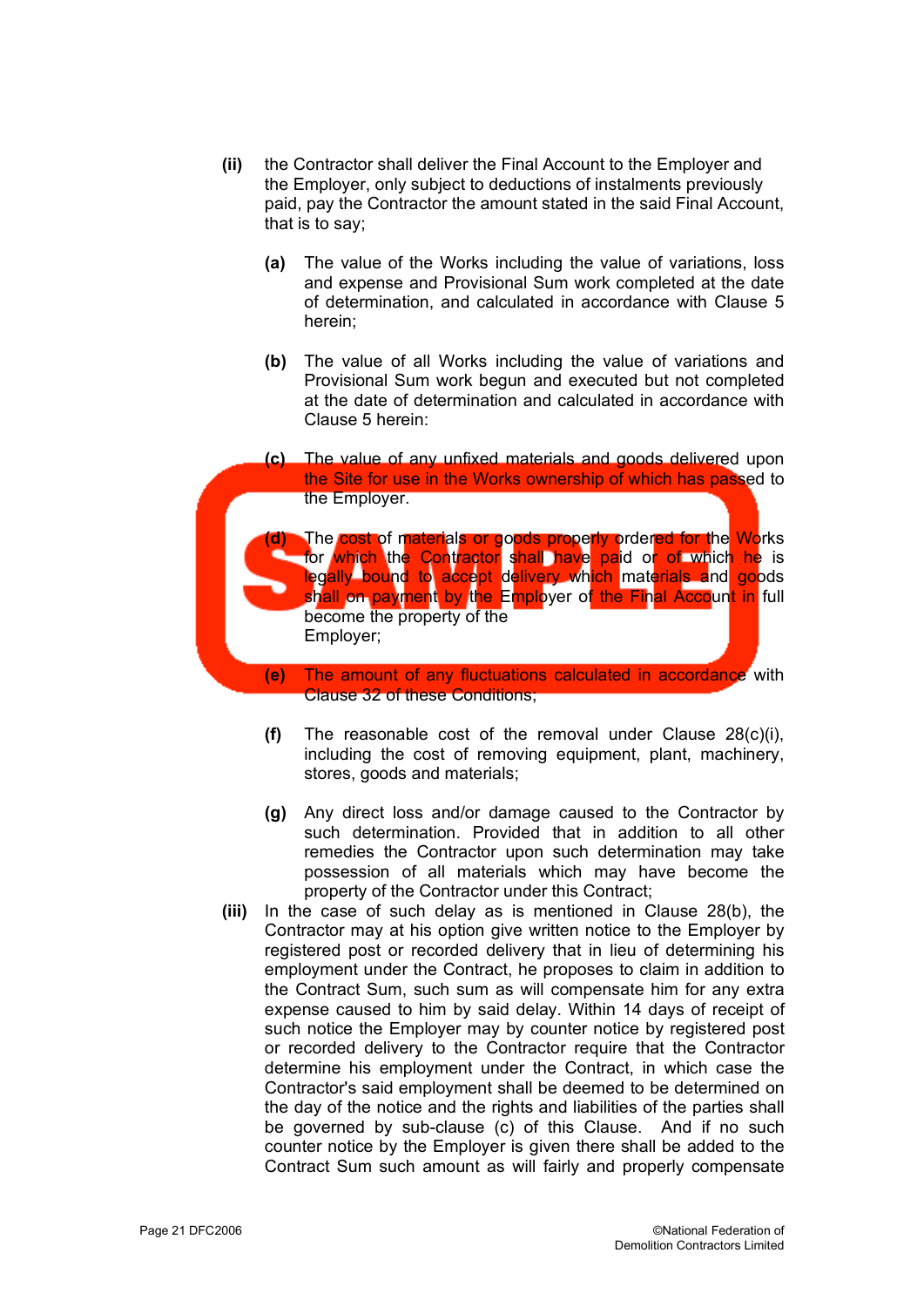the Contractor for the additional expense as aforesaid.

## **29. Adjudication**

Either party shall have the right to refer any dispute or difference arising under or in connection with this Contract to Adjudication. Any such dispute or difference referred shall be conducted in accordance with the provisions of the Scheme for Construction Contracts (England and Wales) Regulations 1998 or any amendment or statutory successor thereto. The decision of the adjudicator shall be binding and enforceable until the said dispute is determined by arbitration as hereinafter provided.

## **30. Arbitration**

- **(a)** In the case of any dispute or difference that arises between the parties either, during the progress or after Completion or abandonment of the Works as to the construction of the Contract or as to any matter or thing arising there under, or in connection therewith, either party may forthwith give to the other notice in writing of such dispute or difference and the s<mark>ame shall be an</mark>d i<mark>s hereby referred to the a</mark>rbitration and <mark>the</mark> final decision of a single Arbitrator to be agreed upon by the parties or failing agreement within 30 days of such notice to be appointed at the request of either party by the President or in his absence a Vice-president for the time being of the National Federation of Demolition Contractors Limited.
- **(b)** The decision of the single arbitrator shall be final and binding upon both parties.
- **(c)** The procedure for the Arbitration shall be that provided by the current rules of the Chartered Institute of Arbitrators and the Arbitration Act 1996, or any amendment or statutory successor thereto.

## **31. Service of Notice**

**(a)** Any notice required under this contract shall be in writing and shall be served to the registered address of the party noted in this contract (in respect of a company) or to the alternative address of the party as agreed between the parties and noted in Appendix 1.

## **32. Fluctuations**

- **(a)** In this clause the expression "the Costing Date" means:
	- **(i)** Where this Contract results from acceptance of a Tender submitted by the Contractor, the date of such Tender;
	- **(ii)** in any other case the date of this Contract.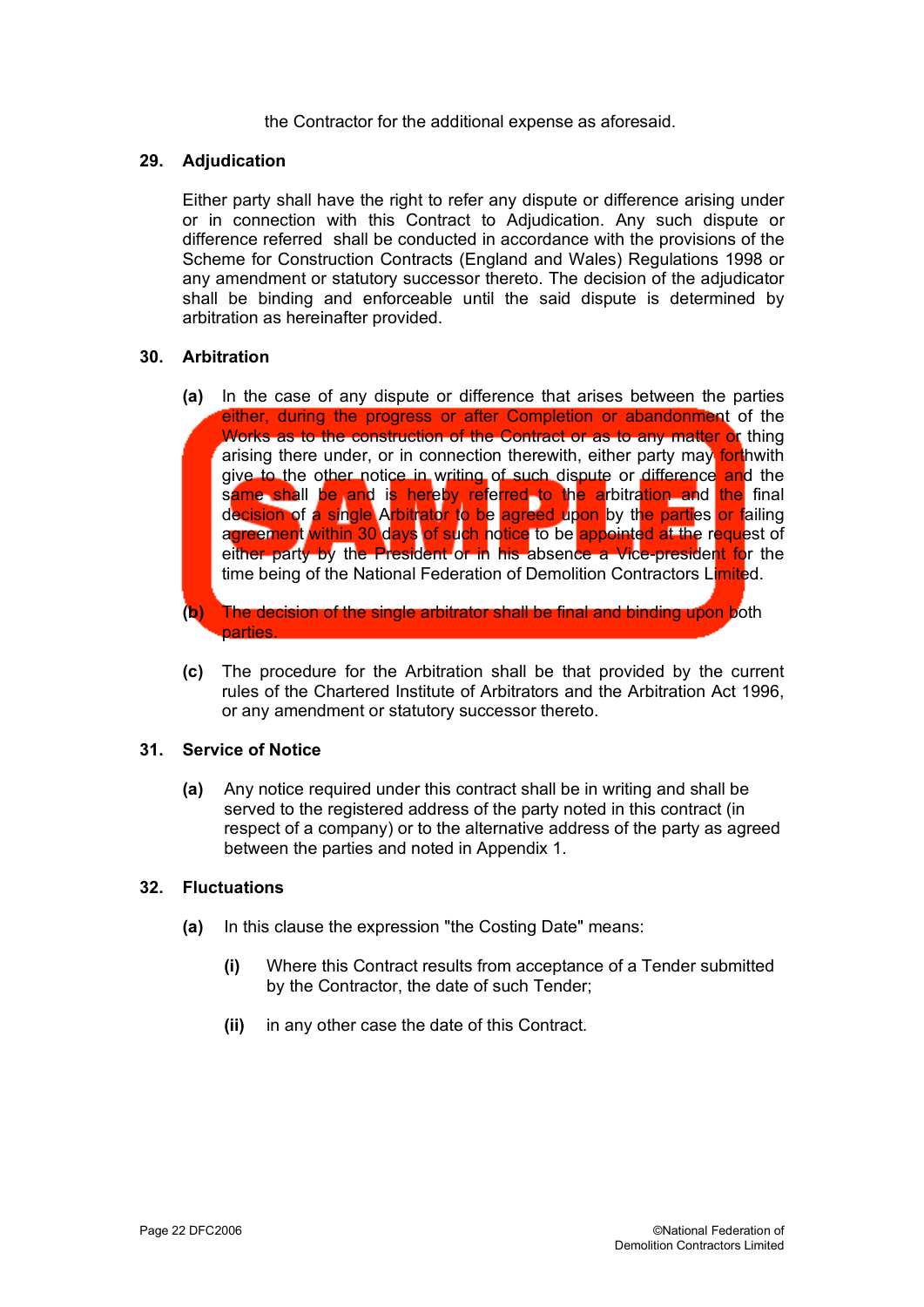- **(b)** Where more than three months elapses between the Costing Date and commencement of the Works then there shall be added to the Contract Sum the aggregate increase (if any) and deducted from the Contract Sum the aggregate decrease (if any) arising from any changes between the Costing Date and dates when the relevant expense is incurred by the Contractor in performance of this Contract in:
	- **(i)** the market prices and rates for materials and goods, whether being materials and goods purchased by the Contractor for incorporation in the Works or materials and goods arising from demolition which become the property of the Contractor;
	- **(ii)** the cost of transport and plant:



- **(c)** Where the Employer requires the Works to be executed in phases the provisions of this Clause shall be applied mutatis mutandis, differentially as regards the date of commencement of each phase of the Works;
- **(d)** The value of any additions to or deductions from the Contract Sum which fall to be made under this Clause shall be allowed for in the computation of the value of work done for the purpose of all applications and payments under Clauses 25 and 26 hereof.

## **33. Signage and Accreditation**

The Contractor shall be entitled to write or affix its name in or upon the Site in any way that is reasonably conspicuous, and the Employer authorises the Contractor to make known the fact that the Contractor is retained by the Employer.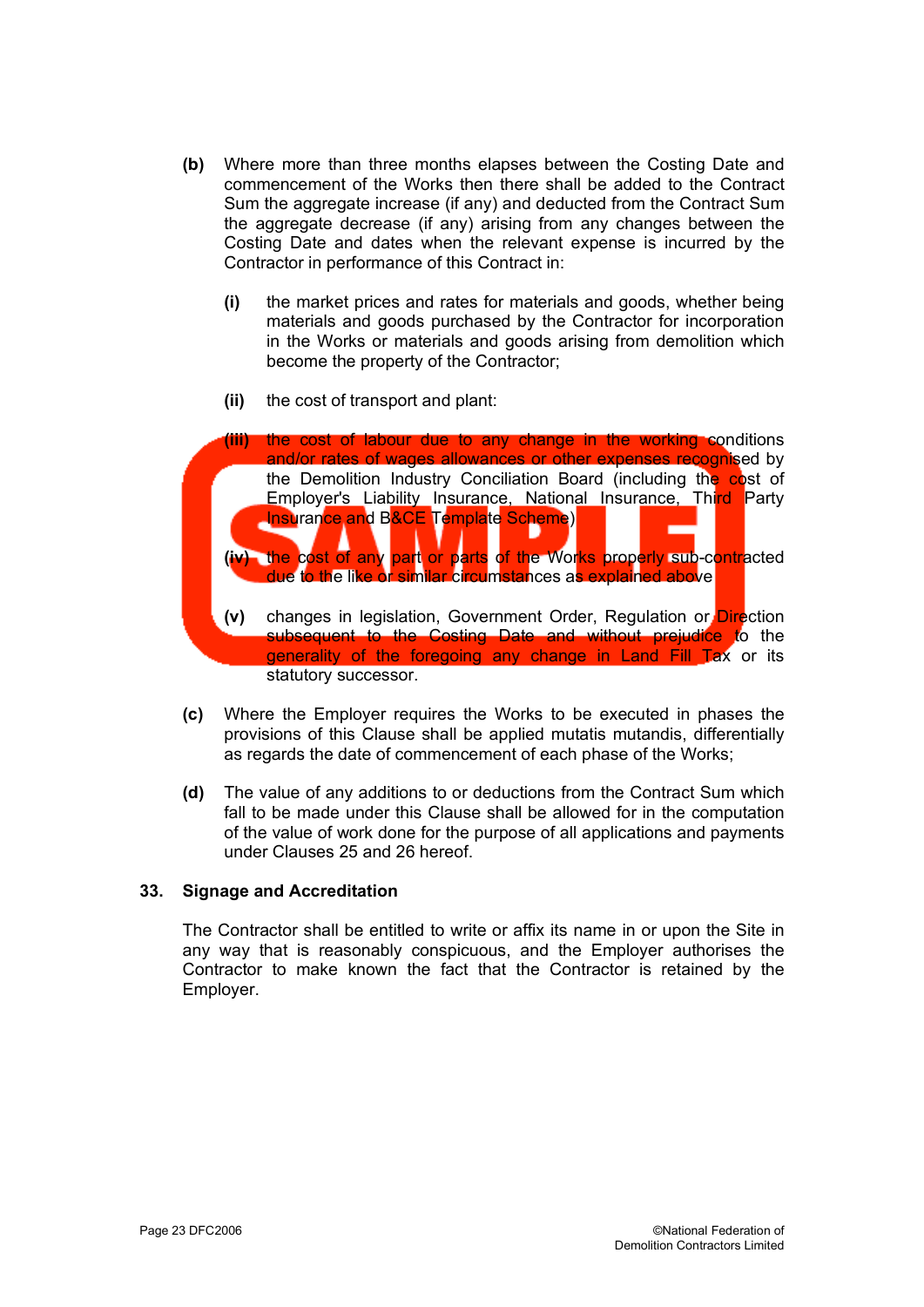## **34. Copyright**

The copyright in any design prepared by the Contractor shall remain the property of the Contractor and any plans, drawings, specifications or samples submitted by the Contractor to the Employer shall remain the property of the Contractor. The Contractor grants to the Employer a royalty-free irrevocable licence which shall include the right to grant sub licences to use and reproduce all drawings and documents produced by it pursuant to the Contract and all amendments and additions thereto (whether in existence or to be made) and any works designs or inventions of it incorporated or referred to therein for all purposes relating to the Works and any part thereof provided that the Contractor shall not be liable for any use of such drawings and documents produced by it for projects other than the Works and it agrees that the Employer shall be entitled to receive copies of all such items at any time provided that the Employer shall pay the reasonable costs incurred by the Contractor providing such copies

#### **35. Law of Contract**

The Contract shall be governed by English Law and the parties hereby submit to the exclusive jurisdiction of the English Courts except when the Contract is made and executed in Scotland where the Contract shall be subject to Scots Law and the parties hereby submit to the exclusive jurisdiction of the Scottish Courts unless expressly stated otherwise.

For the avoidance of doubt:

- **(i)** When the Works are situated in England and Wales the Law of Contract is English Law;
- **(ii)** When the Works are situated in Scotland the Law of Contract is Scots Law;
- **(iii)** When the Works are situated in any other state or country the Law of Contract is English Law in any event.

## **36. Contracts (Rights of Third Parties) Act 1999**

Nothing in this Contract confers or is intended to confer any right to enforce any of its terms on any person who is not a party to it.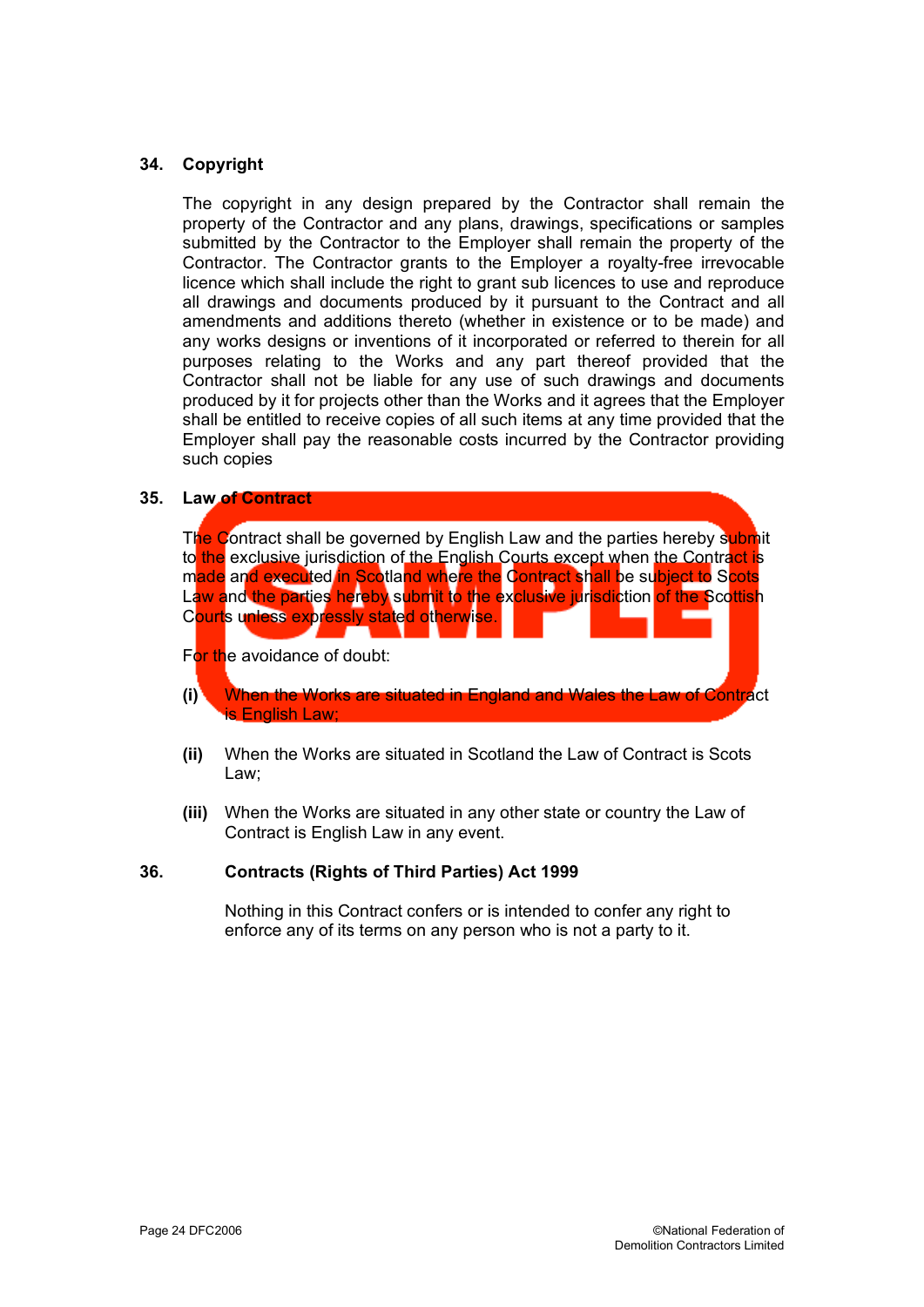| <b>APPENDIX1</b>                                                            |  |
|-----------------------------------------------------------------------------|--|
| <b>The Contract Documents</b>                                               |  |
| Listed below are the documents that form the Agreement between the parties: |  |
| <b>STAR</b>                                                                 |  |
|                                                                             |  |
|                                                                             |  |
|                                                                             |  |
| Alternative service address for notices:<br>Employer                        |  |
| Contractor                                                                  |  |
|                                                                             |  |